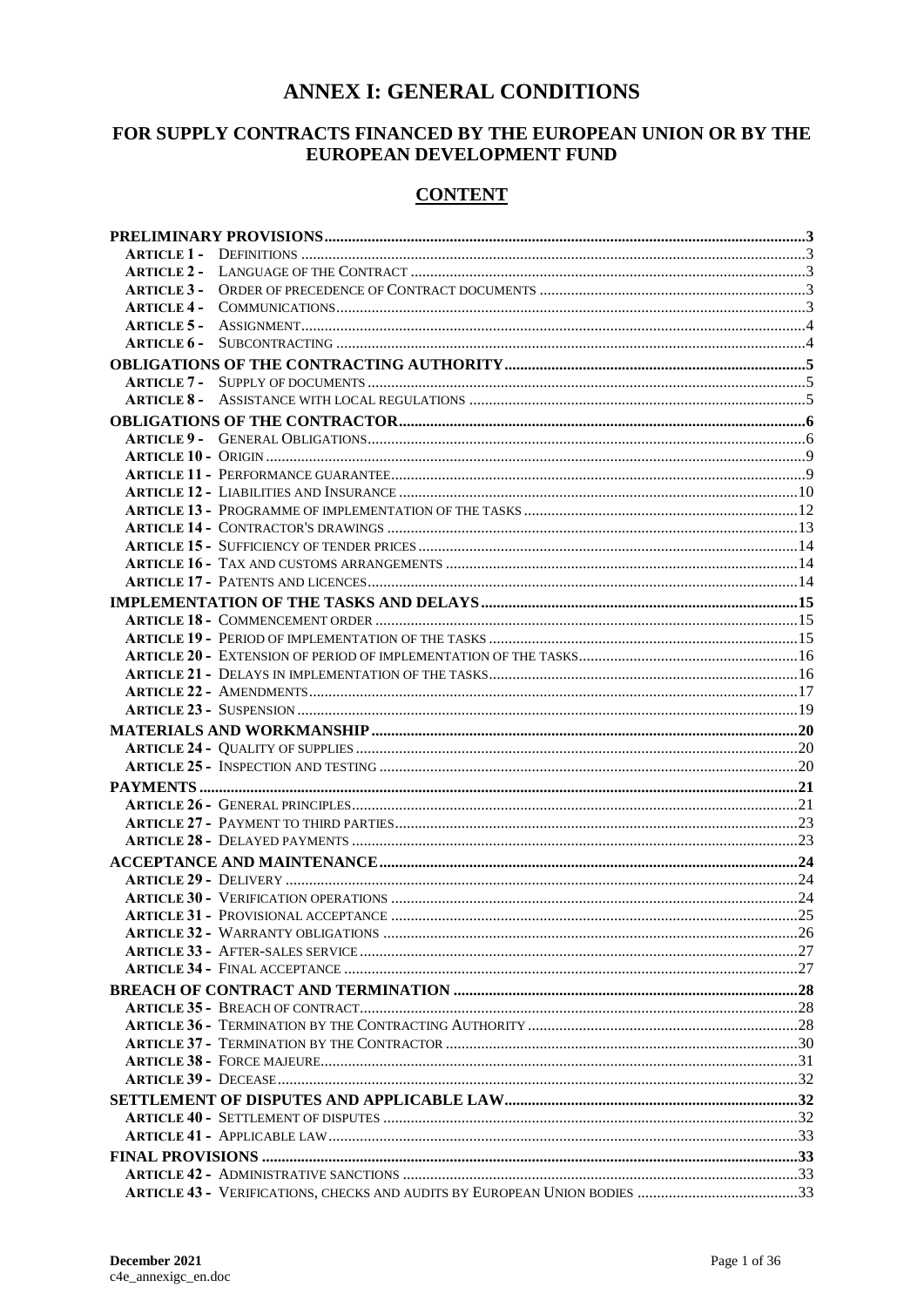|--|--|--|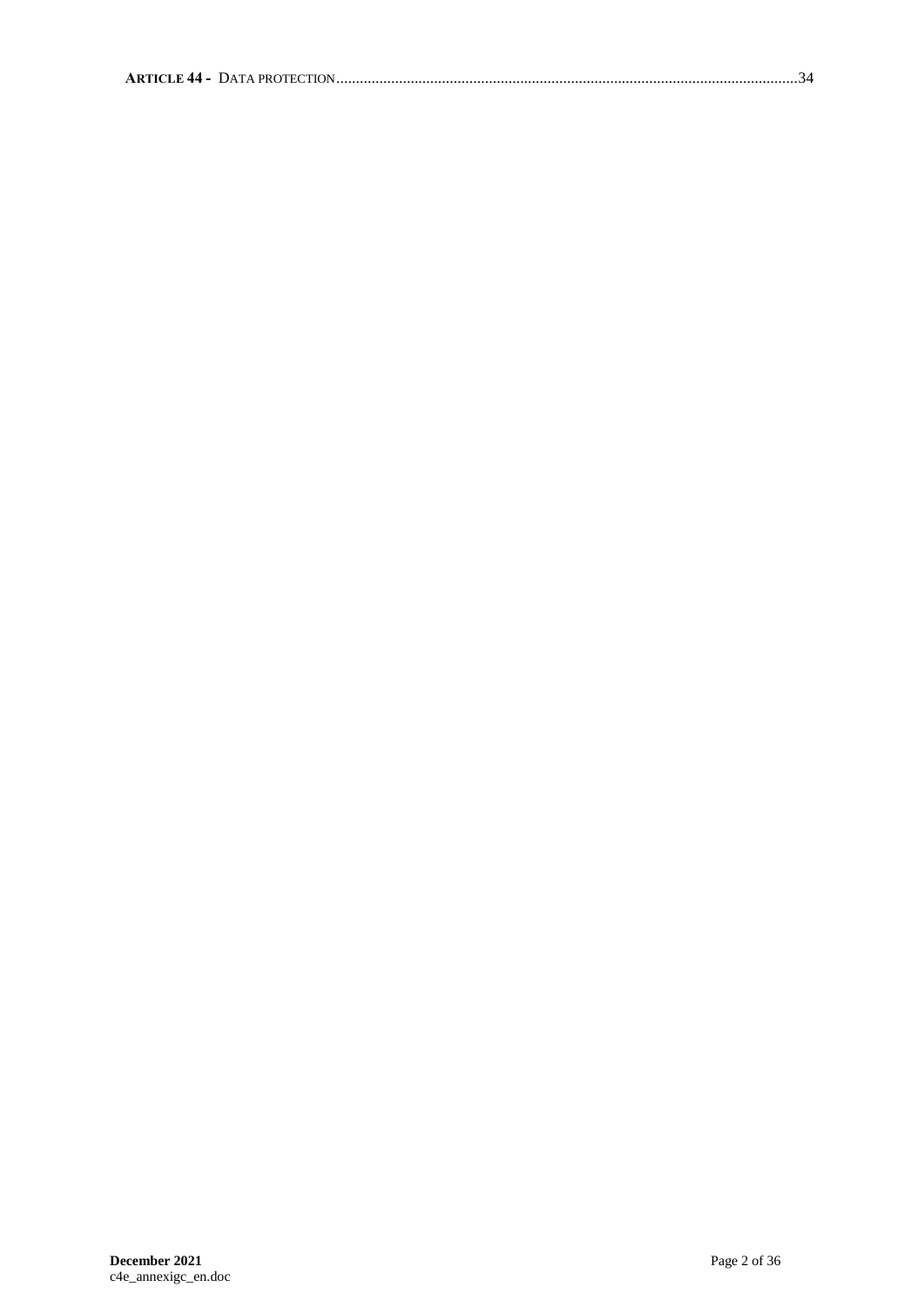# **PRELIMINARY PROVISIONS**

### <span id="page-2-1"></span><span id="page-2-0"></span>**Article 1 - Definitions**

- 1.1. The headings and titles in these general conditions shall not be taken as part thereof or be taken into consideration in the interpretation of the contract.
- 1.2. Where the context so permits, words in the singular shall be deemed to include the plural and vice versa, and words in the masculine shall be deemed to include the feminine and vice versa.
- 1.3. Words designating persons or parties shall include firms and companies and any organisation having legal capacity.
- 1.4. The definitions of the terms used throughout these general conditions are laid down in the 'Glossary of terms', Annex A1a to the practical guide, which forms an integral part of the contract.

#### <span id="page-2-2"></span>**Article 2 - Language of the contract**

2.1. The language of the contract and of all communications between the contractor, contracting authority and project manager or their representatives shall be as stated in the special conditions.

#### <span id="page-2-3"></span>**Article 3 - Order of precedence of contract documents**

3.1. The order of precedence of the contract documents shall be stated in the contract.

#### <span id="page-2-4"></span>**Article 4 - Communications**

- 4.1. Any written communication relating to this contract between the contracting authority or the project manager, and the contractor shall state the contract title and identification number, and shall be sent by post, cable, telex, facsimile transmission, e-mail or personal delivery, to the appropriate addresses designated by the parties for that purpose in the special conditions.
- 4.2. If the sender requires evidence of receipt, it shall state such requirement in its communication and shall demand such evidence of receipt whenever there is a deadline for the receipt of the communication. In any event, the sender shall take all the necessary measures to ensure timely receipt of its communication.
- 4.3. Wherever the contract provides for the giving or issue of any notice, consent, approval, certificate or decision, unless otherwise specified such notice, consent, approval, certificate or decision shall be in writing and the words 'notify', 'consent', 'certify', 'approve' or 'decide' shall be construed accordingly. Any such consent, approval, certificate or decision shall not unreasonably be withheld or delayed.
- 4.4. Any oral instructions or orders shall be confirmed in writing.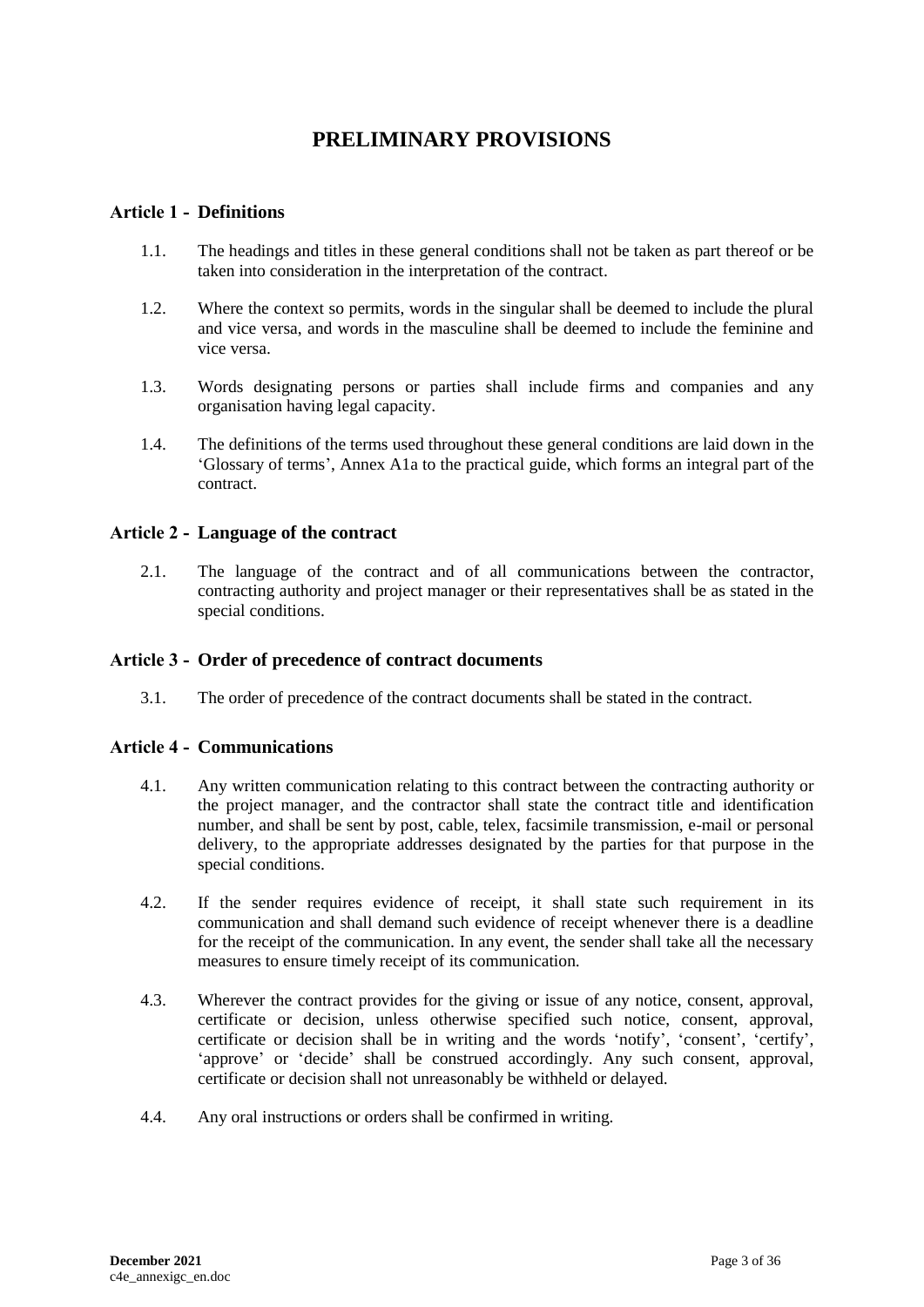## <span id="page-3-0"></span>**Article 5 - Assignment**

- 5.1. An assignment shall be valid only if it is a written agreement by which the contractor transfers its contract or part thereof to a third party.
- 5.2. The contractor shall not, without the prior consent of the contracting authority, assign the contract or any part thereof, or any benefit or interest thereunder, except in the following cases:
	- a) a charge, in favour of the contractor's bankers, of any monies due or to become due under the contract; or
	- b) the assignment to the contractor's insurers of the contractor's right to obtain relief against any other person liable in cases where the insurers have discharged the contractor's loss or liability.
- 5.3. For the purpose of Article 5.2, the approval of an assignment by the contracting authority shall not relieve the contractor of its obligations for the part of the contract already performed or the part not assigned.
- 5.4. If the contractor has assigned the contract without authorisation, the contracting authority may, without formal notice thereof, apply as of right the sanction for breach of contract provided for in Articles 35 and 36.
- 5.5. Assignees shall satisfy the eligibility criteria applicable for the award of the contract and they shall not fall under the exclusion criteria described in the tender dossier.

### <span id="page-3-1"></span>**Article 6 - Subcontracting**

- 6.1. A subcontract shall be valid only if it is a written agreement by which the contractor entrusts performance of a part of the contract to a third party.
- 6.2. The contractor shall request to the contracting authority the authorisation to subcontract. The request must indicate the elements of the contract to be subcontracted and the identity of the subcontractors. The contracting authority shall notify the contractor of its decision within 30 days of receipt of the request, stating reasons should it withhold such authorisation.
- 6.3. Subcontractors shall satisfy the eligibility criteria applicable for the award of the contract. They shall not fall under the exclusion criteria described in the tender dossier and the contractor shall ensure that they are not subject to EU restrictive measures.
- 6.4. No subcontract creates contractual relations between any subcontractor and the contracting authority.
- 6.5. The contractor shall be responsible for the acts, defaults and negligence of its subcontractors and their agents or employees, as if they were the acts, defaults or negligence of the contractor, its agents or employees. The approval by the contracting authority of the subcontracting of any part of the contract or of the subcontractor to perform any part of the tasks shall not relieve the contractor of any of its obligations under the contract.
- 6.6. If a subcontractor has undertaken any continuing obligation extending for a period exceeding that of the warranty period under the contract towards the contractor in respect of the supplies provided by the subcontractor, the contractor must, at any time after the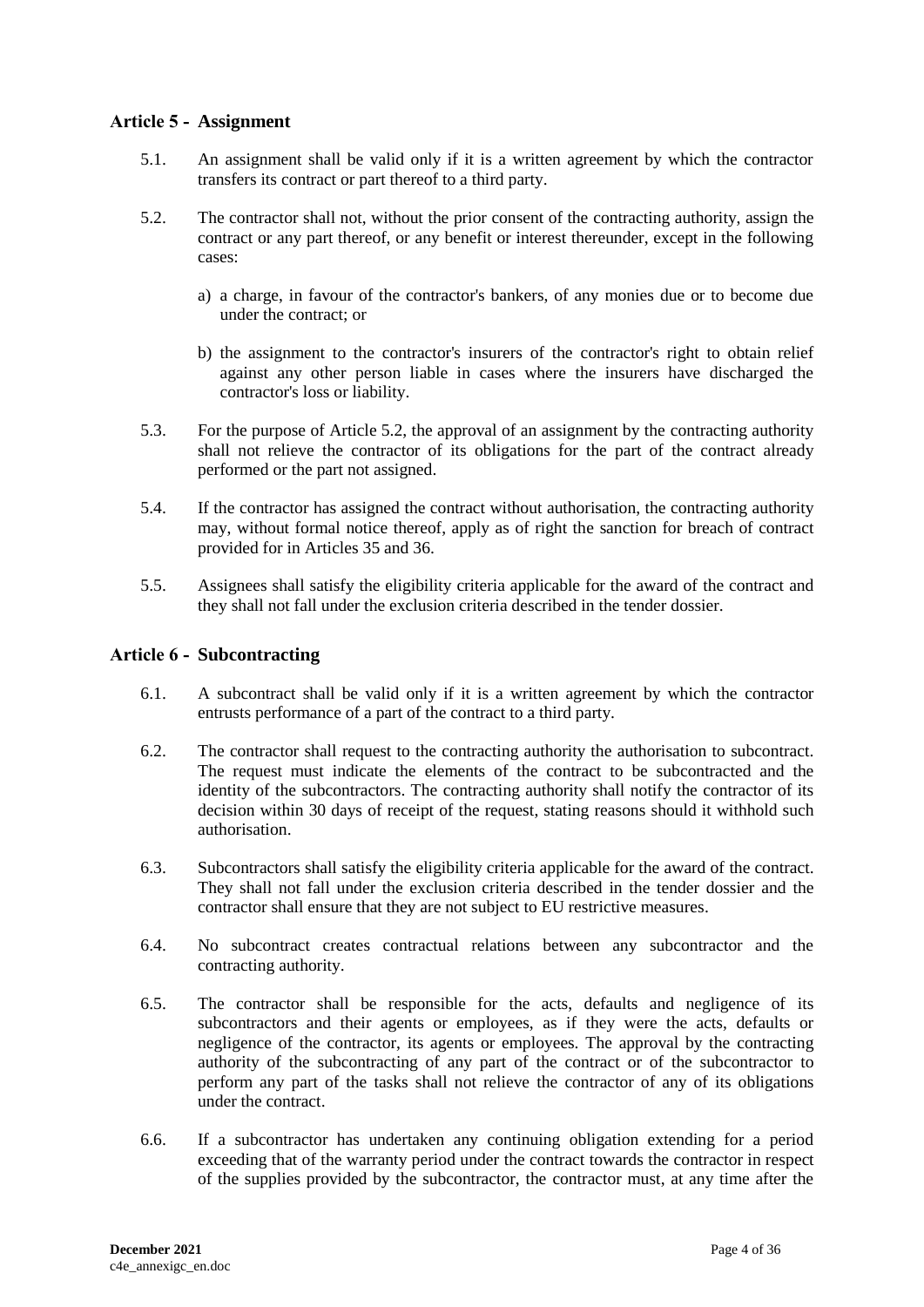expiration of the warranty period, transfer immediately to the contracting authority, at the contracting authority's request and cost, the benefit of such obligation for the unexpired duration thereof.

- 6.7. If the contractor enters into a subcontract without approval, the contracting authority may, without formal notice thereof, apply as of right the sanction for breach of contract provided for in Articles 35 and 36.
- 6.8. If a subcontractor is found by the contracting authority or the project manager to be incompetent in discharging its duties, the contracting authority or the project manager may request the contractor forthwith, either to provide a subcontractor with qualifications and experience acceptable to the contracting authority as a replacement, or to resume the implementation of the tasks itself.

# <span id="page-4-0"></span>**OBLIGATIONS OF THE CONTRACTING AUTHORITY**

## <span id="page-4-1"></span>**Article 7 - Supply of documents**

- 7.1. Save where otherwise provided in the special conditions, within 30 days of the signing of the contract, the contracting authority shall provide the contractor, free of charge, with a copy of the drawings prepared for the implementation of the tasks and a copy of the specifications and other contract documents. The contractor may purchase additional copies of these drawings, specifications and other documents, in so far as they are available. Upon final acceptance, the contractor shall return to the contracting authority all drawings, specifications and other contract documents.
- 7.2. The contracting authority shall co-operate with the contractor to provide information that the latter may reasonably request in order to perform the contract.
- 7.3. The contracting authority shall notify the contractor of the name and address of the project manager.
- 7.4. Unless it is necessary for the purposes of the contract, the drawings, specifications and other documents provided by the contracting authority shall not be used or communicated to a third party by the contractor without the prior consent of the contracting authority.
- 7.5. The project manager shall have authority to issue to the contractor administrative orders incorporating such supplementary documents and instructions as are necessary for the proper execution of the contract and the remedying of any defects therein.
- 7.6. The special conditions must indicate the procedure used, if necessary, by the contracting authority and the project manager to approve drawings and other documents provided by the contractor.

### <span id="page-4-2"></span>**Article 8 - Assistance with local regulations**

8.1. The contractor may request the assistance of the contracting authority in obtaining copies of laws, regulations and information on local customs, orders or bye-laws of the country where the supplies are to be delivered which may affect the contractor in the performance of its obligations under the contract. The contracting authority may provide the assistance requested to the contractor at the contractor's cost.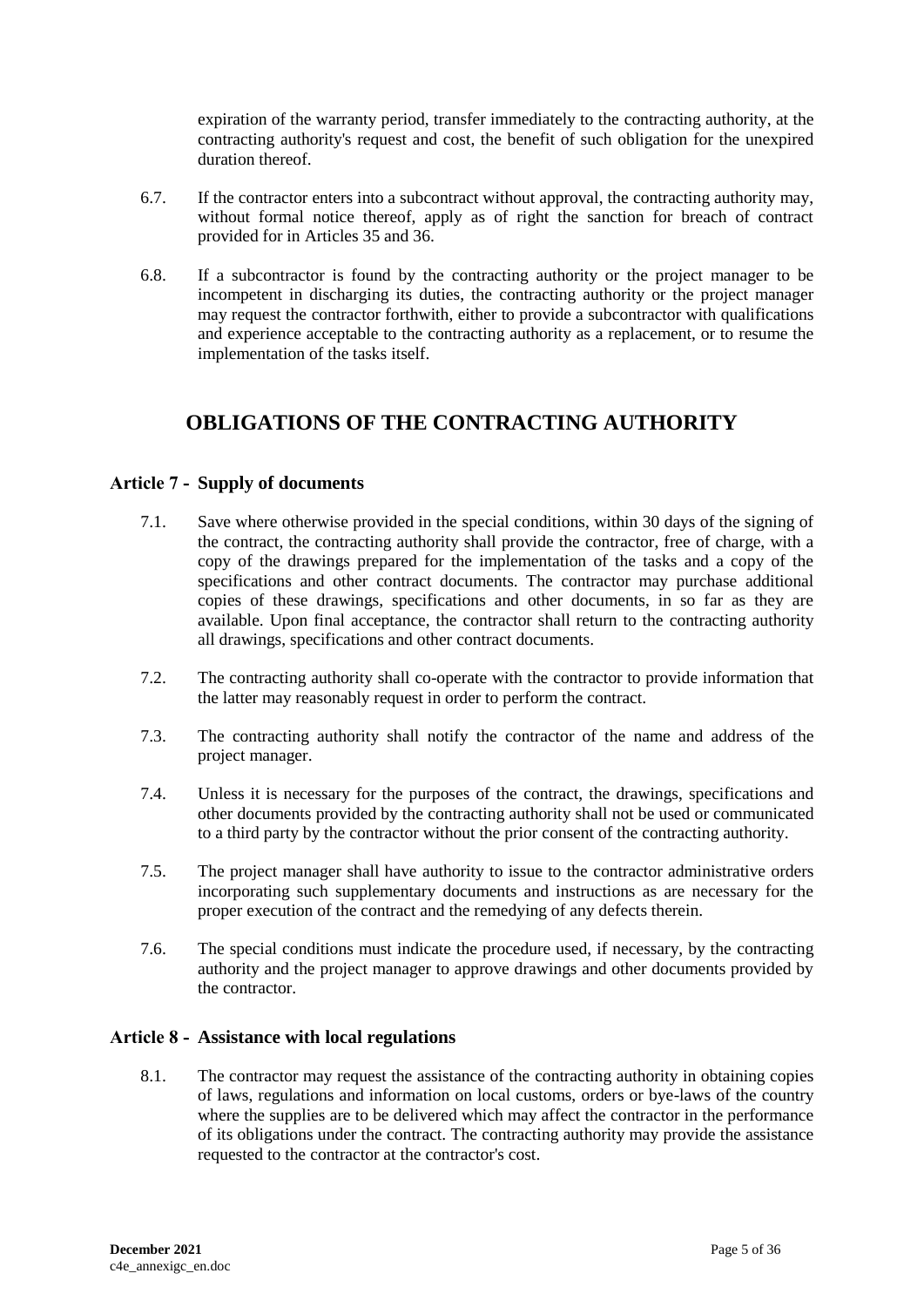- 8.2. The contractor shall duly notify the contracting authority of details of the supplies so that the contracting authority can obtain the requisite permits or import licences.
- 8.3. The contracting authority will undertake to obtain, in accordance with the special conditions, the requisite permits or import licences within a reasonable period, taking account of the implementation dates for the tasks.
- 8.4. Subject to the provisions of the laws and regulations on foreign labour of the country in which the supplies are to be delivered, the contracting authority provides reasonable assistance to the contractor, at its request, for its application for any visas and permits required by the law of the country in which the supplies are to be delivered, including work and residence permits, for the personnel whose services the contractor and the contracting authority consider necessary, as well as residence permits for their families.

# **OBLIGATIONS OF THE CONTRACTOR**

### <span id="page-5-1"></span><span id="page-5-0"></span>**Article 9 - General obligations**

- 9.1. The contractor shall execute the contract with due care, efficiency and diligence in accordance with the best professional practice.
- 9.2. The contractor shall, in accordance with the provisions of the contract, supply (deliver, unload, commission) the supplies and carry out any other work including the remedying of any defects in the supplies. The supply may include, as an incidental matter, siting and installation operations. The contractor shall also provide all necessary equipment, supervision, labour and facilities required for the implementation of the tasks.
- 9.3. The contractor shall comply with administrative orders given by the project manager. Where the contractor considers that the requirement of an administrative order goes beyond the scope of the contract, it shall, give notice with reasons to the project manager. If the contractor fails to notify within 30 days period after receipt thereof, he shall be barred from so doing. Execution of the administrative order shall not be suspended because of this notice.
- 9.4. The contractor shall supply, without delay, any information and documents to the contracting authority and the European Commission upon request, regarding the conditions in which the contract is being executed.
- 9.5. The contractor shall respect and abide by all laws and regulations in force in the country where the supplies are to be delivered and shall ensure that its personnel, their dependants, and its local employees also respect and abide by all such laws and regulations. The contractor shall indemnify the contracting authority against any claims and proceedings arising from any infringement by the contractor, its employees and their dependants of such laws and regulations.
- 9.6. Should any unforeseen event, action or omission directly or indirectly hamper performance of the contract, either partially or totally, the contractor shall immediately and at its own initiative record it and report it to the contracting authority. The report shall include a description of the problem and an indication of the date on which it started and of the remedial action taken by the contractor to ensure full compliance with its obligations under the contract. In such event the contractor shall give priority to solving the problem rather than determining liability.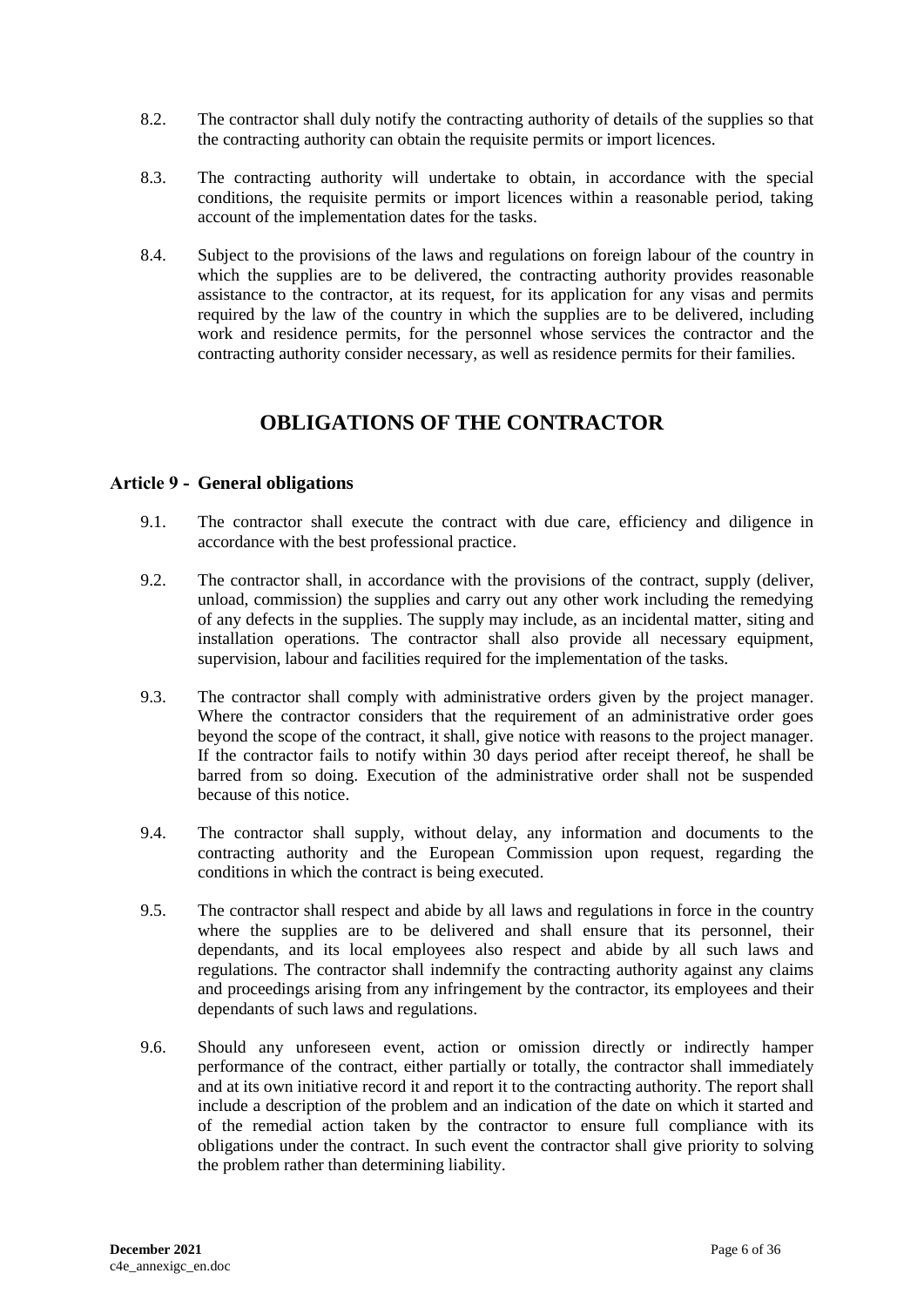- 9.7. Subject to Article 9.9, the contractor undertakes to treat in the strictest confidence and not make use of or divulge to third parties any information or documents which are linked to the performance of the contract without the prior consent of the contracting authority. The contractor shall continue to be bound by this undertaking after completion of the tasks and shall obtain from each member of its –personnel the same undertaking. However, use of the contract's reference for marketing or tendering purposes does not require prior approval of the contracting authority, except where the contracting authority declares the contract to be confidential.
- 9.8. If the contractor is a joint venture or a consortium of two or more persons, all such persons shall be jointly and severally bound in respect of the obligations under the contract, including any recoverable amount. The person designated by the consortium to act on its behalf for the purposes of the contract shall have the authority to bind the consortium and is the sole interlocutor for all contractual and financial aspects. The composition or the constitution of the joint venture or consortium shall not be altered without the prior consent of the contracting authority. Any alteration of the composition of the consortium without the prior consent of the contracting authority may result in the termination of the contract.
- 9.9. Save where the European Commission requests or agrees otherwise, the contractor shall ensure the highest visibility to the financial contribution of the European Union. To ensure such publicity the contractor shall implement among other actions the specific activities described in the special conditions. All measures must comply with the rules in the Communication and Visibility Manual for EU External Actions published by the European Commission. [\(https://ec.europa.eu/europeaid/funding/communication-and-visibility-manual](https://ec.europa.eu/europeaid/funding/communication-and-visibility-manual-eu-external-actions_en)[eu-external-actions\\_en\)](https://ec.europa.eu/europeaid/funding/communication-and-visibility-manual-eu-external-actions_en)
- 9.10. Any records shall be kept for a 7-year period after the final payment made under the contract. In case of failure to maintain such records the contracting authority may, without formal notice thereof, apply as of right the sanction for breach of contract provided for in Articles 35 and 36.

### **Article 9a - Code of conduct**

9a.1 The contractor shall at all times act impartially and as a faithful adviser in accordance with the code of conduct of its profession. It shall refrain from making public statements about the project without the prior approval of the contracting authority. It shall not commit the contracting authority in any way without its prior consent and shall, where appropriate, make this obligation clear to third parties.

Physical abuse or punishment, or threats of physical abuse, sexual abuse or exploitation, harassment and verbal abuse, as well as other forms of intimidation shall be prohibited. The contractor shall also provide to inform the contracting authority of any breach of ethical standards or code of conduct as set in the present Article. In case the contractor is aware of any violations of the abovementioned standards he shall report in writing within 30 days to the contracting authority

- 9a.2 The contractor and its personnel shall respect human rights and applicable data protection rules.
- 9a.3 The contractor shall respect environmental legislation applicable in the country where the supplies have to be delivered and internationally agreed core labour standards, i.e. the ILO core labour standards, conventions on freedom of association and collective bargaining, elimination of forced and compulsory labour, elimination of discrimination in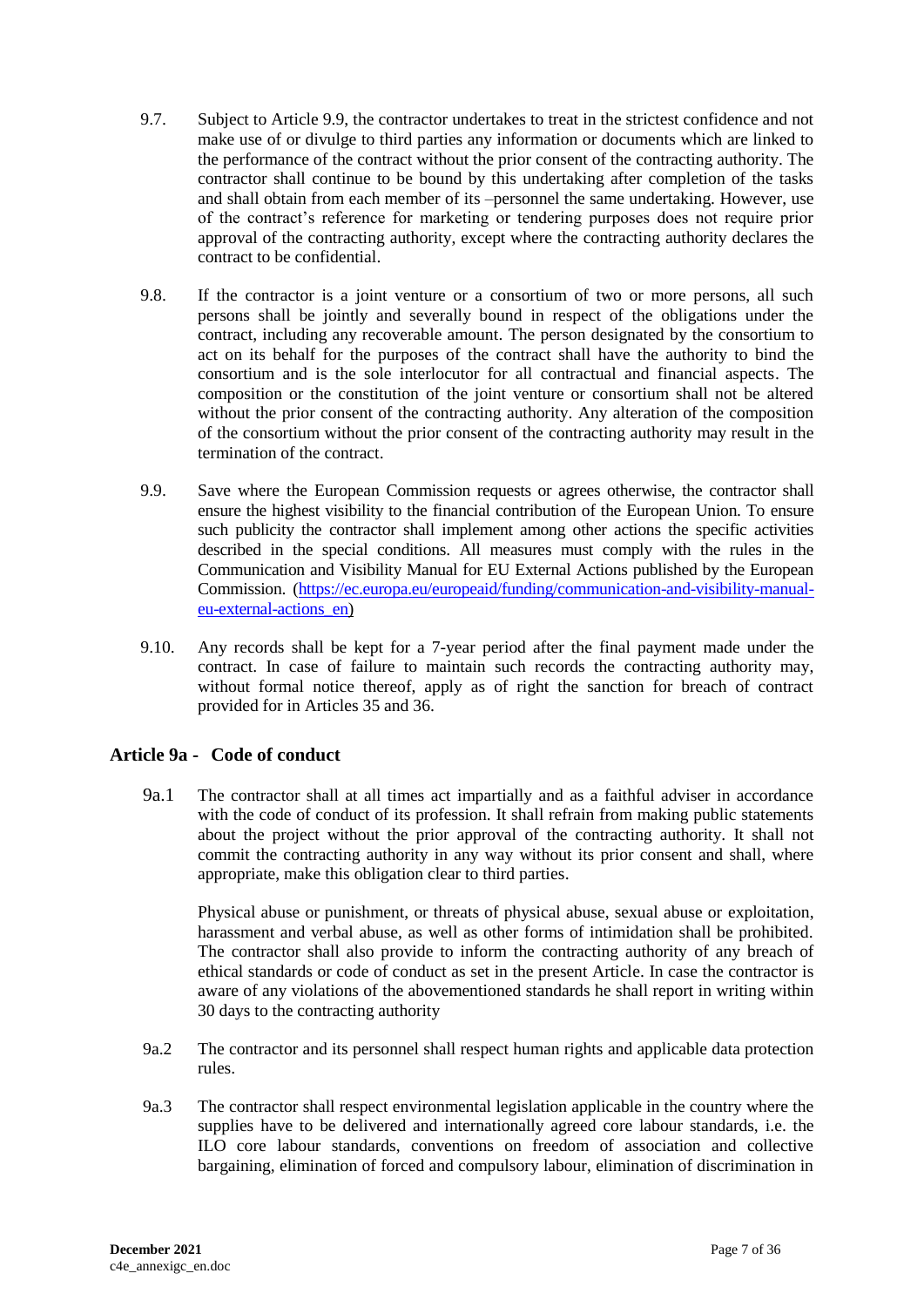respect of employment and occupation, and the abolition of child labour, as well as applicable obligations established by these conventions:

- Vienna Convention for the protection of the Ozone Layer and its Montreal Protocol on substances that deplete the Ozone Layer;
- Basel Convention on the Control of Transboundary Movements of Hazardous Wastes and their Disposal (Basel Convention);
- Stockholm Convention on Persistent Organic Pollutants (Stockholm POPs Convention);
- Convention on the Prior Informed Consent Procedure for Certain Hazardous Chemicals and Pesticides in International Trade (UNEP/FAO) (The PIC Convention) Rotterdam, 10 September 1998, and its 3 regional Protocols.
- 9.a.4 The contractor or any of its subcontractors, agents or personnel shall not abuse of its entrusted power for private gain. The contractor or any of its subcontractors, agents or personnel shall not receive or agree to receive from any person or offer or agree to give to any person or procure for any person, gift, gratuity, commission or consideration of any kind as an inducement or reward for performing or refraining from any act relating to the performance of the contract or for showing favour or disfavour to any person in relation to the contract. The contractor shall comply with all applicable laws and regulations and codes relating to anti-bribery and anti-corruption.
- 9.a.5 The payments to the contractor under the contract shall constitute the only income or benefit it may derive in connection with the contract. The contractor and its personnel must not exercise any activity or receive any advantage inconsistent with their obligations under the contract.
- 9a.6 The execution of the contract shall not give rise to unusual commercial expenses. Unusual commercial expenses are commissions not mentioned in the contract or not stemming from a properly concluded contract referring to the contract, commissions not paid in return for any actual and legitimate service, commissions remitted to a tax haven, commissions paid to a recipient who is not clearly identified or commission paid to a company which has every appearance of being a front company. The European Commission may carry out documentary or on-the-spot checks it deems necessary to find evidence in case of suspected unusual commercial expenses.

 The respect of the code of conduct set out in the present Article constitutes a contractual obligation. Failure to comply with the code of conduct is always deemed to be a breach of the contract under Article 35 of the General Conditions. In addition, failure to comply with the provision set out in the present Article can be qualified as grave professional misconduct that may lead either to suspension or termination of the contract, without prejudice to the application of administrative sanctions including exclusion from participation in future contract award procedures.

### **Article 9b Conflict of interest**

9.b.1 The contractor shall take all necessary measures to prevent or end any situation that could compromise the impartial and objective performance of the contract. Such conflict of interests could arise in particular as a result of economic interest, political or national affinity, family or emotional ties, or any other relevant connection or shared interest. Any conflict of interests which may arise during performance of the contract shall be notified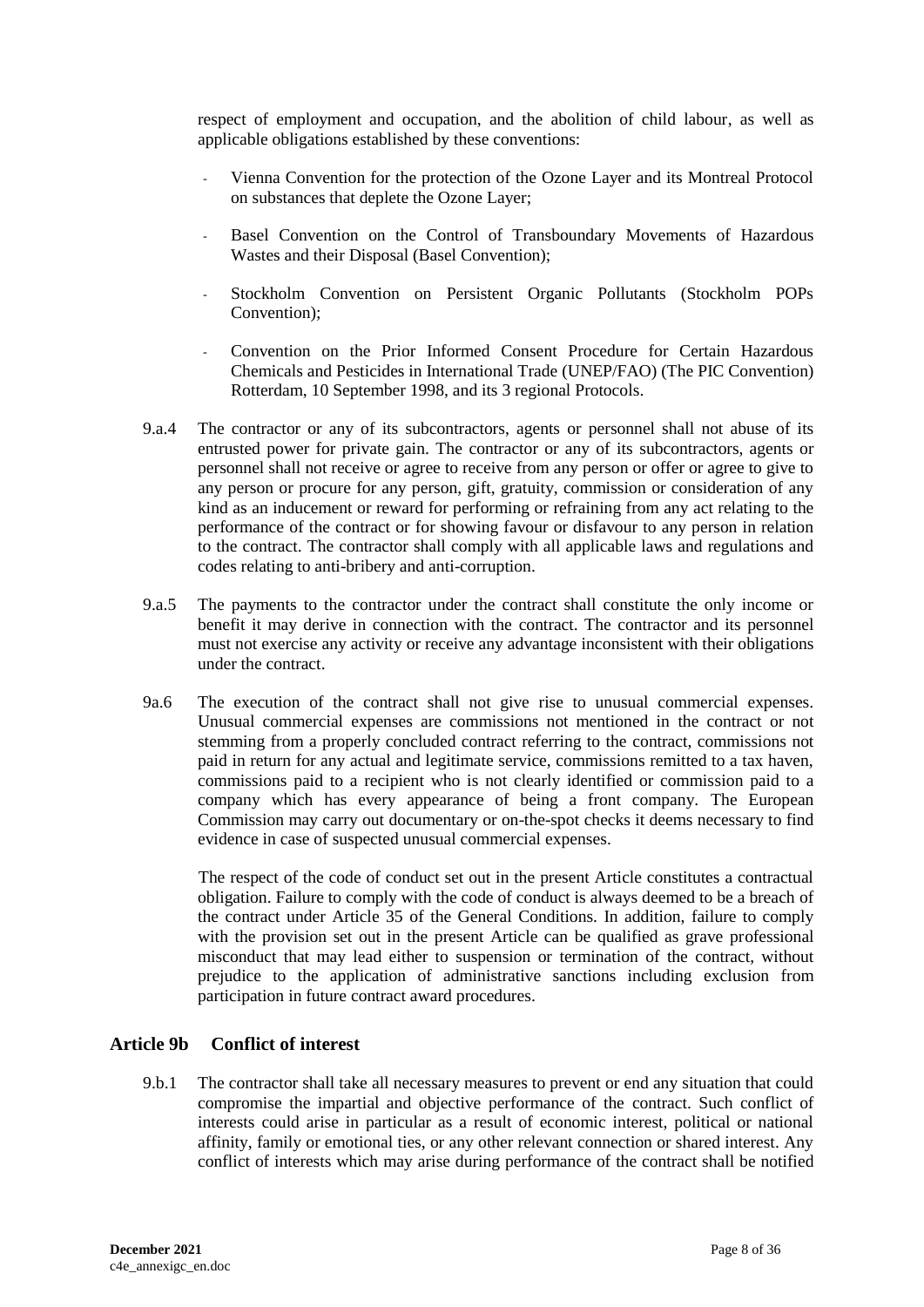to the contracting authority without delay. In the event of such conflict, the contractor shall immediately take all necessary steps to resolve it.

- 9.b.2 The contracting authority reserves the right to verify that such measures are adequate and may require additional measures to be taken if necessary. The contractor shall ensure that its personnel, including its management, is not placed in a situation which could give rise to conflict of interests. Without prejudice to its obligation under the contract, the contractor shall replace, immediately and without compensation from the contracting authority, any member of its personnel exposed to such a situation.
- 9.b.3 The contractor shall refrain from any contact which would compromise its independence or that of its personnel.
- 9.b.4 The contractor shall limit its role in connection with the project to the provision of the supplies described in the contract.
- 9.b.5 The contractor and anyone working under its authority or control in the performance of the contract or on any other activity may be excluded from access to other EU budget/EDF funds available under the same project. However, if the contractor is able to prove that his involvement in previous stage of the project does not constitute unfair competition, he may participate, subject to prior approvail of the contracting authority.

#### <span id="page-8-0"></span>**Article 10 - Origin**

10.1. Under the Multiannual Financial Framework 2014-2020 (contracts/lots below EUR 100 000 under CIR) and under the Multiannual Financial Framework 2021-2027: All goods purchased can originate in any country.

Under the Multiannual Financial Framework 2014-2020 (contracts/lots above EUR 100 000 under CIR and independently of the value for other instruments):

- 10.2. All goods shall have their origin in any eligible source country as defined in the instructions to tenderers and the special conditions.
- 10.3 The contractor must certify that the goods tendered comply with this requirement, specifying their countries of origin. It may be required to provide more detailed information in this respect.
	- 10.4.1 The contractor shall document the origin at the time of provisional acceptance. Failure to comply with this obligation may lead, after formal notice, to termination of the contract and/or suspension of payment.

#### <span id="page-8-1"></span>**Article 11 - Performance guarantee**

- 11.1. The contractor shall, together with the return of the countersigned contract, furnish to the contracting authority with a guarantee for the full and proper execution of the contract. The amount of the guarantee shall be as specified in the special conditions. It shall be in the range of 5 and 10% of the total contract price, including any amounts stipulated in addenda to the contract.
- 11.2. The performance guarantee shall be held against payment to the contracting authority for any loss resulting from the contractor's failure to perform its contractual obligations under the contract.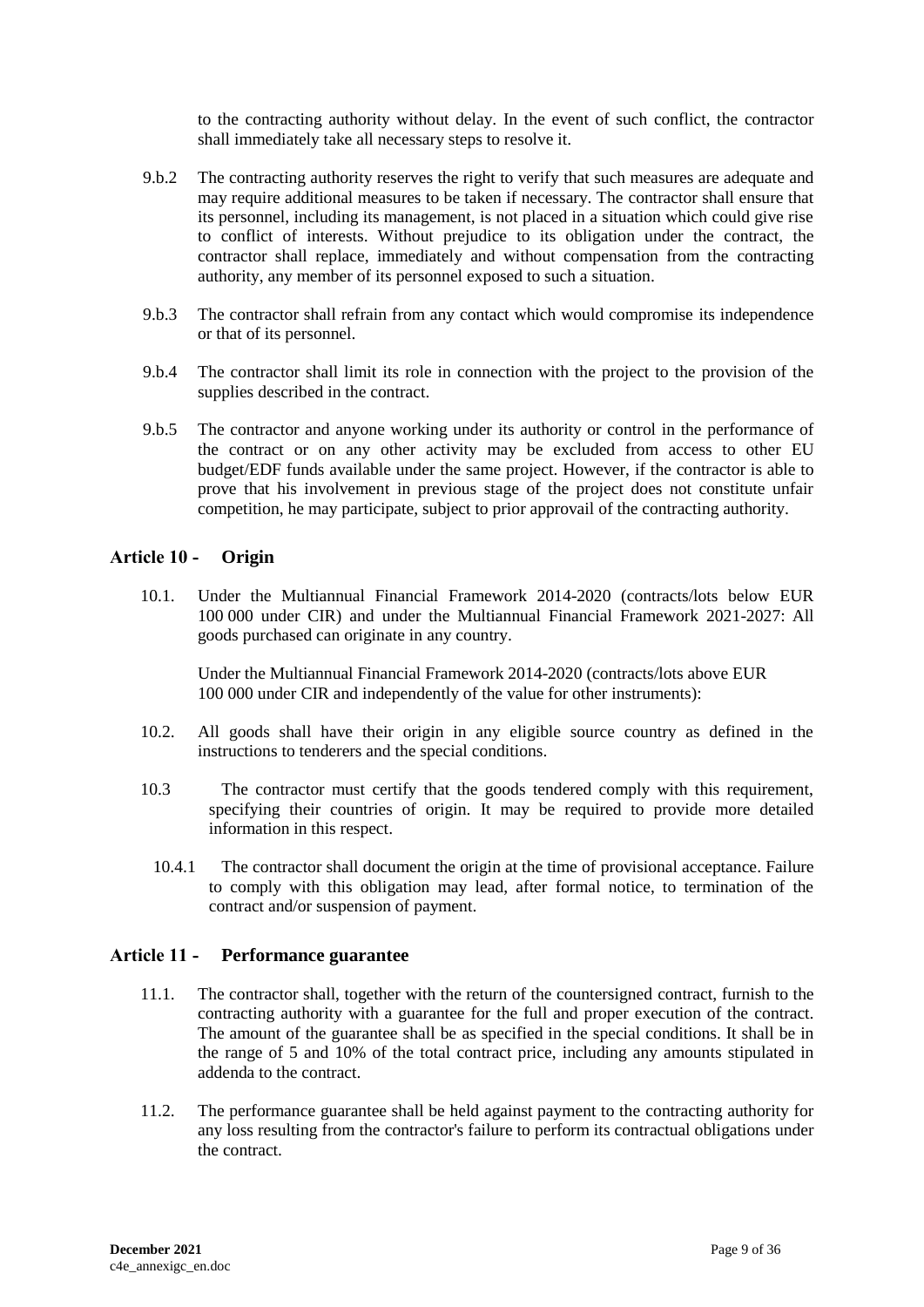- 11.3. The performance guarantee shall be in the format provided for in the contract and may be provided in the form of a bank guarantee, a banker's draft, a certified cheque, a bond provided by an insurance and/or bonding company, an irrevocable letter of credit or a cash deposit made with the contracting authority. If the performance guarantee is to be provided in the form of a bank guarantee, a banker's draft, a certified cheque or a bond, it shall be issued by a bank or bonding and/or insurance company approved by the contracting authority.
- 11.4. The performance guarantee shall be denominated in the currency in which the contract is payable. No payments shall be made in favour of the contractor prior to the provision of the guarantee. The guarantee shall continue to remain valid until the contract has been fully and properly performed.
- 11.5. During the execution of the contract, if the natural or legal person providing the guarantee (i) is not able or willing to abide by its commitments, (ii) is not authorised to issue guarantees to contracting authorities, or (iii) appears not to be financially reliable, the guarantee shall be replaced. The contracting authority shall give formal notice to the contractor to provide a new guarantee on the same terms as the previous one. Should the contractor fail to provide a new guarantee, the contracting authority may terminate the contract.
- 11.6. The contracting authority shall demand payment from the guarantee of all sums for which the guarantor is liable under the guarantee due to the contractor's default under the contract, in accordance with the terms of the guarantee and up to the value thereof. The guarantor shall, without delay, pay those sums upon demand from the contracting authority and may not raise any objection for any reason whatsoever. Prior to making any claim under the performance guarantee, the contracting authority shall notify the contractor stating the nature of the default in respect of which the claim is to be made.
- 11.7. Unless the special conditions provide otherwise, the performance guarantee shall be released within 60 days of the issuing of the signed final acceptance certificate for its total amount except for amounts which are the subject of amicable settlement, arbitration or litigation.

### <span id="page-9-0"></span>**Article 12 - Liabilities and insurance**

12.1. Liabilities

The liability rules described below are without prejudice to the possible application of international conventions on the carriage of goods.

a) Liability for damage to supplies

Without prejudice to Article 32 (warranty obligations) and Article 38 (force majeure), the contractor shall assume (i) full responsibility for maintaining the integrity of the supplies and (ii) the risk of loss and damage, whatever their cause, until the final acceptance as foreseen in Article 34.

Compensation for damage to the supplies resulting from the contractor's liability in respect of the contracting authority is capped at an amount equal to one million euros if the contract value is less than or equal to one million euros. If the contract value is greater than one million euros, compensation for damages resulting from the contractor's liability shall be capped to the contract value.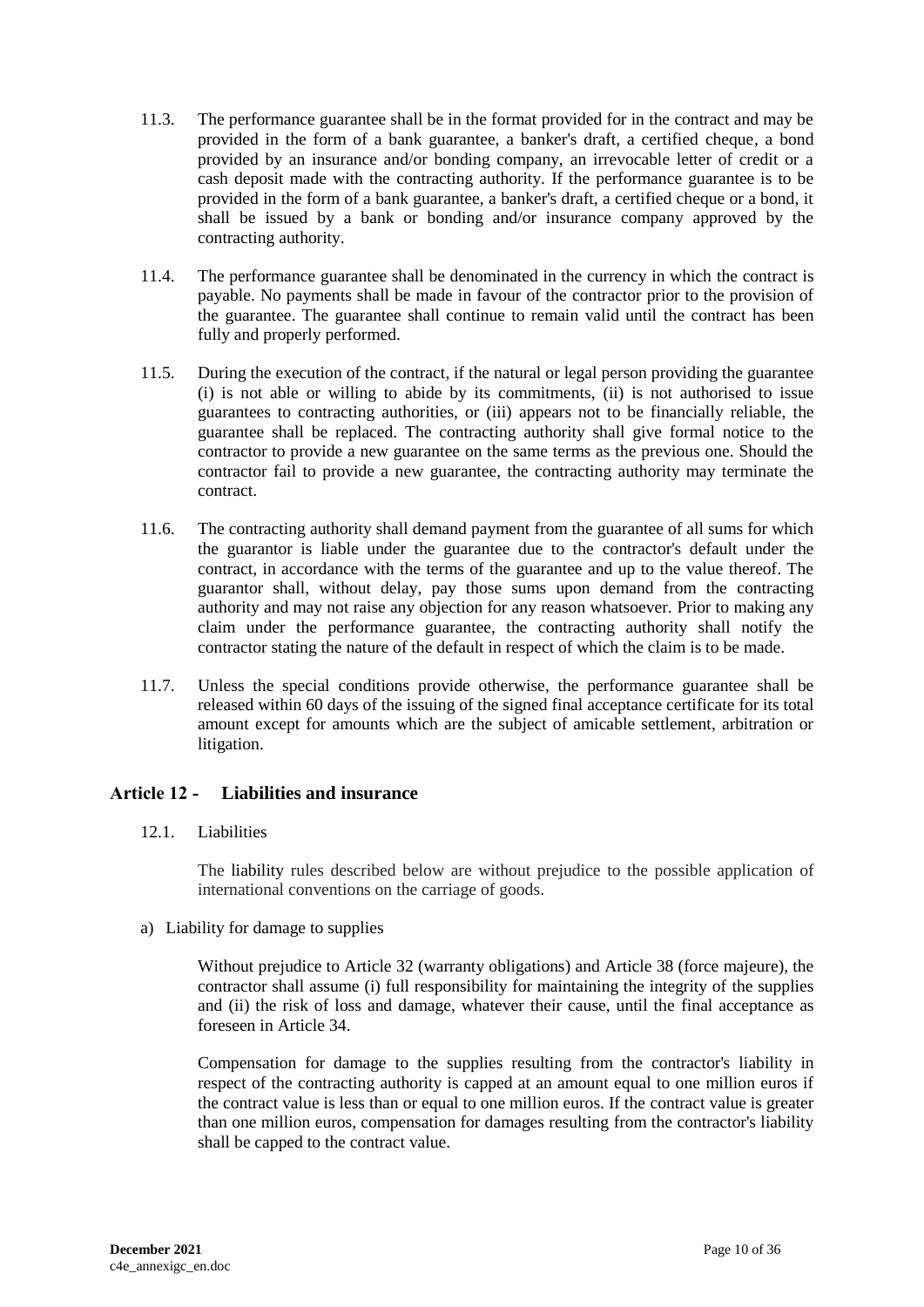However, compensation for loss or damage resulting from fraud or gross negligence of the contractor, its personnel, its subcontractors and any person for which the contractor is answerable, can in no case be capped.

b) Contractor's liability in respect of the contracting authority

At any time, the contractor shall be responsible for and shall indemnify the contracting authority for any damage caused to the contracting authority by the contractor, its personnel, its subcontractors and any person for which the contractor is answerable.

Compensation for damage resulting from the contractor's liability in respect of the contracting authority is capped at an amount equal to one million euros if the contract value is less than or equal to one million euros. If the contract value is greater than one million euros, compensation for damages resulting from the contractor's liability shall be capped to the contract value.

However, compensation for loss or damage resulting from the contractor's liability in case of bodily injury, including death, can in no case be capped. The same applies to compensation for any damages of any kind resulting from fraud or gross negligence of the contractor, its personnel, its subcontractors and any person for which the contractor is answerable.

c) Contractor's liability in respect of third parties

The contractor shall, at its own expense, indemnify, protect and defend, the contracting authority, its agents and employees, from and against all actions, claims, losses or damage, direct or indirect, of whatever nature (hereinafter 'claim(s)') arising from any act or omission by the contractor, its personnel, its subcontractors and/or any person for which the contractor is answerable, in the performance of its duties.

The contracting authority must notify any third party claim to the contractor as soon as possible after the contracting authority becomes aware of them.

If the contracting authority chooses to challenge and defend itself against the claim(s), the contractor shall bear the reasonable costs of defence incurred by the contracting authority, its agents and employees.

Under these general conditions, the agents and employees of the contracting authority, as well as the contractor's personnel, its subcontractors and any person for which the contractor is answerable are considered to be third parties.

The contractor shall treat all claims in close consultation with the contracting authority

Any settlement or agreement settling a claim requires the prior express consent of the contracting authority and the contractor.

- 12.2. Insurance
- a) Insurance general issues

At the latest together with the return of the countersigned contract, and for the period of implementation of the tasks, the contractor shall ensure that itself, its personnel, its subcontractors and any person for which the contractor is answerable, are adequately insured with insurance companies recognized on the international insurance market, unless the contracting authority has given its express written consent on a specific insurance company.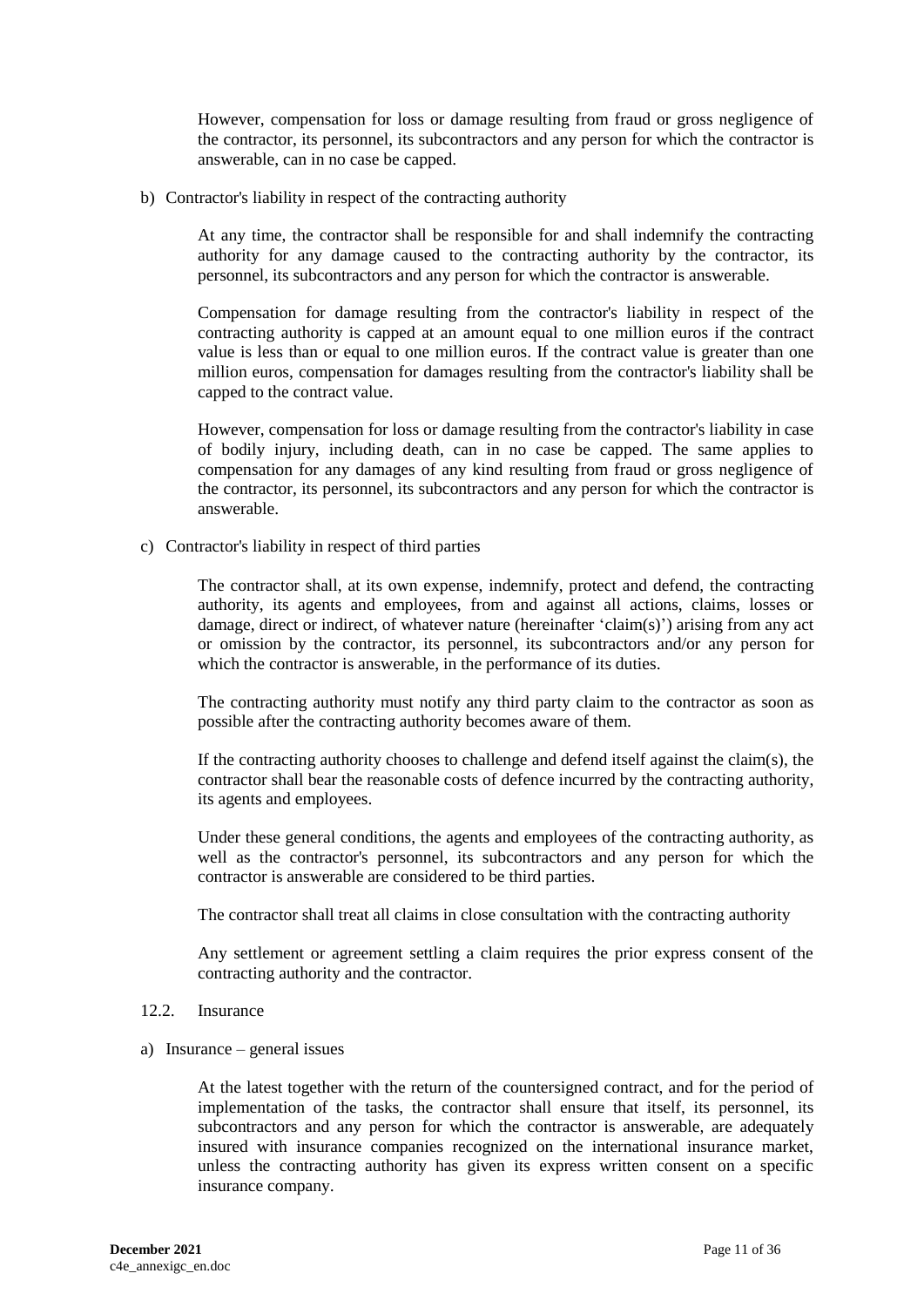At the latest together with the return of the countersigned contract, the contractor shall provide the contracting authority with all cover notes and/or certificates of insurance showing that the contractor's obligations relating to insurance are fully respected. The contractor shall submit without delay, whenever the contracting authority or the project manager so requests, an updated version of the cover notes and/or certificates of insurance.

The contractor shall obtain from the insurers that they commit to personally and directly inform the contracting authority of any event likely to reduce, cancel or alter in any manner whatsoever, that coverage. The insurers shall deliver this information as quickly as possible, and in any event at least thirty (30) days before the reduction, cancellation or alteration of the cover is effective. The contracting authority reserves the right to indemnify the insurer in case the contractor fails to pay the premium, without prejudice to the contracting authority's right to recover the amount of the premium it paid, and to subsequently seek compensation for its possible resulting damage.

Whenever possible, the contractor shall ensure that the subscribed insurance contracts contain a waiver of recourse in favour of the contracting authority, its agents and employees.

The purchase of adequate insurances by the contractor shall in no case exempt it from its statutory and/or contractual liabilities.

The contractor shall fully bear the consequences of a total or partial lack of coverage, and to the full discharge of the contracting authority.

The contractor shall ensure that its personnel, its subcontractors and any person for which the contractor is answerable comply with the same insurance requirements imposed to it under this contract. In case of default of insurance or inadequate insurance of its personnel, its subcontractors or any person for which the contractor is answerable, the contractor shall indemnify the contracting authority from all consequences resulting therefrom.

Under its own responsibility and without prejudice to the obligation to take out all insurance covering its obligations under this contract, the contractor shall ensure that all compulsory insurances are subscribed in compliance with the laws and regulations in force in the country in which the duties are to be performed. It shall also ensure that all possible statutory obligations applying to the coverage are complied with.

The contracting authority shall not bear any liability for the assessment and adequacy of insurance policies taken out by the contractor with its contractual and/or statutory obligations.

b) Insurance – Specific issues

The contractor shall take out all insurance necessary to cover its liability, both with regard to its professional liability and its liability as provided under Article 12.1 'Liabilities'. The contractor shall in particular subscribe a products and after delivery insurance.

Depending on the nature of the contractor's obligations, the contracting authority may require that the carriage of supplies be covered by a 'transportation' insurance policy; the conditions of which may be specified in the special conditions, which may also specify other types of insurance to be taken out by the contractor. This insurance shall in particular cover the loading, intermediate storage, unloading, including stowage and protection, if such operations are included in the contract.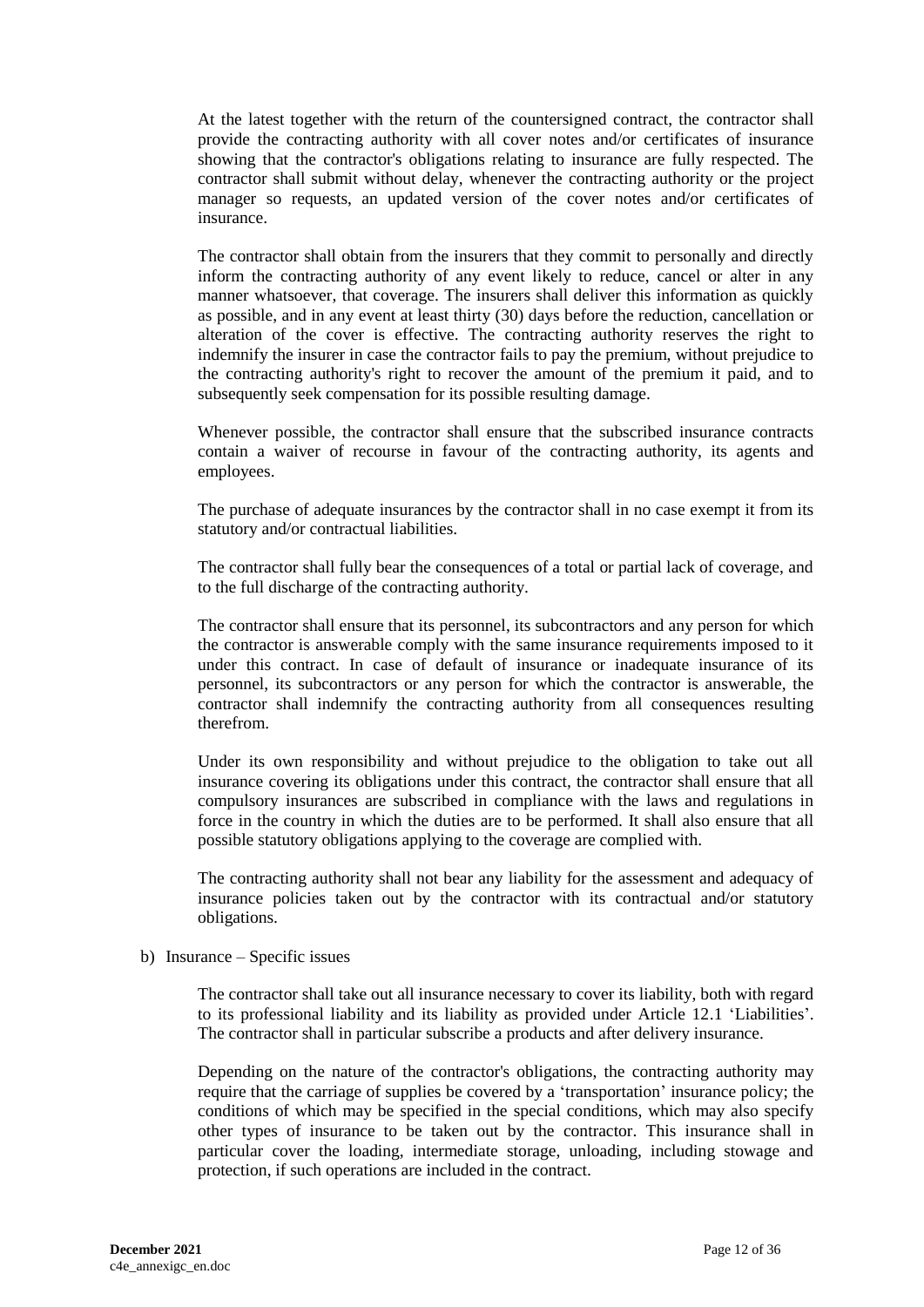## <span id="page-12-0"></span>**Article 13 - Programme of implementation of the tasks**

- 13.1. If the special conditions so require, the contractor shall submit a programme of implementation of the tasks for the approval of the project manager. The programme shall contain at least the following:
	- a) the order in which the contractor proposes to perform the contract including design, manufacture, delivery to place of receipt, installation, testing and commissioning;
	- b) the time limits within which submission and approval of the drawings are required;
	- c) a general description of the methods which the contractor proposes to adopt for executing the contract; and
	- d) such further details and information as the project manager may reasonably require.
- 13.2. The special conditions shall specify the time limit within which the programme of implementation of the tasks must be submitted to the project manager for approval. They may set time limits within which the contractor must submit all or part of the detailed drawings, documents and items. They shall also state the deadline for the project manager's approval or acceptance of the programme of implementation, detailed drawings, documents and items.
- 13.3. The approval of the programme by the project manager shall not relieve the contractor of any of its obligations under the contract.
- 13.4. No material alteration to the programme shall be made without the approval of the project manager. If, however, the progress of the implementation of the tasks does not conform to the programme, the project manager may instruct the contractor to submit a revised programme in accordance with the procedure laid down in Article 13.

### <span id="page-12-1"></span>**Article 14 - Contractor's drawings**

- 14.1. If the special conditions so provide, the contractor shall submit to the project manager for approval:
	- a) the drawings, documents, samples and/or models, according to the time limits and procedures laid down in the special conditions or in the programme of implementation of the tasks;
	- b) such drawings as the project manager may reasonably require for the implementation of the tasks.
- 14.2. If the project manager fails to notify its decision of approval referred to in Article 14.1 within the time limits referred to in the contract or the approved programme of implementation of the tasks, such drawings, documents, samples or models shall be deemed to be approved at the end of the time limits specified. If no time limit is specified, they shall be deemed to be approved 30 days after receipt.
- 14.3. Approved drawings, documents, samples and models shall be signed or otherwise identified by the project manager and shall not be departed from except as otherwise instructed by the project manager. Any contractor's drawings, documents, samples or models which the project manager refuses to approve shall be modified to meet the requirements of the project manager and resubmitted by the contractor for approval. Within 15 days of being notified of the project manager's remarks, the contractor shall make the requisite corrections, adjustments etc. to the documents, drawings etc. The corrected or adjusted documents, drawings etc. shall be resubmitted for the project manager's approval under the same procedure.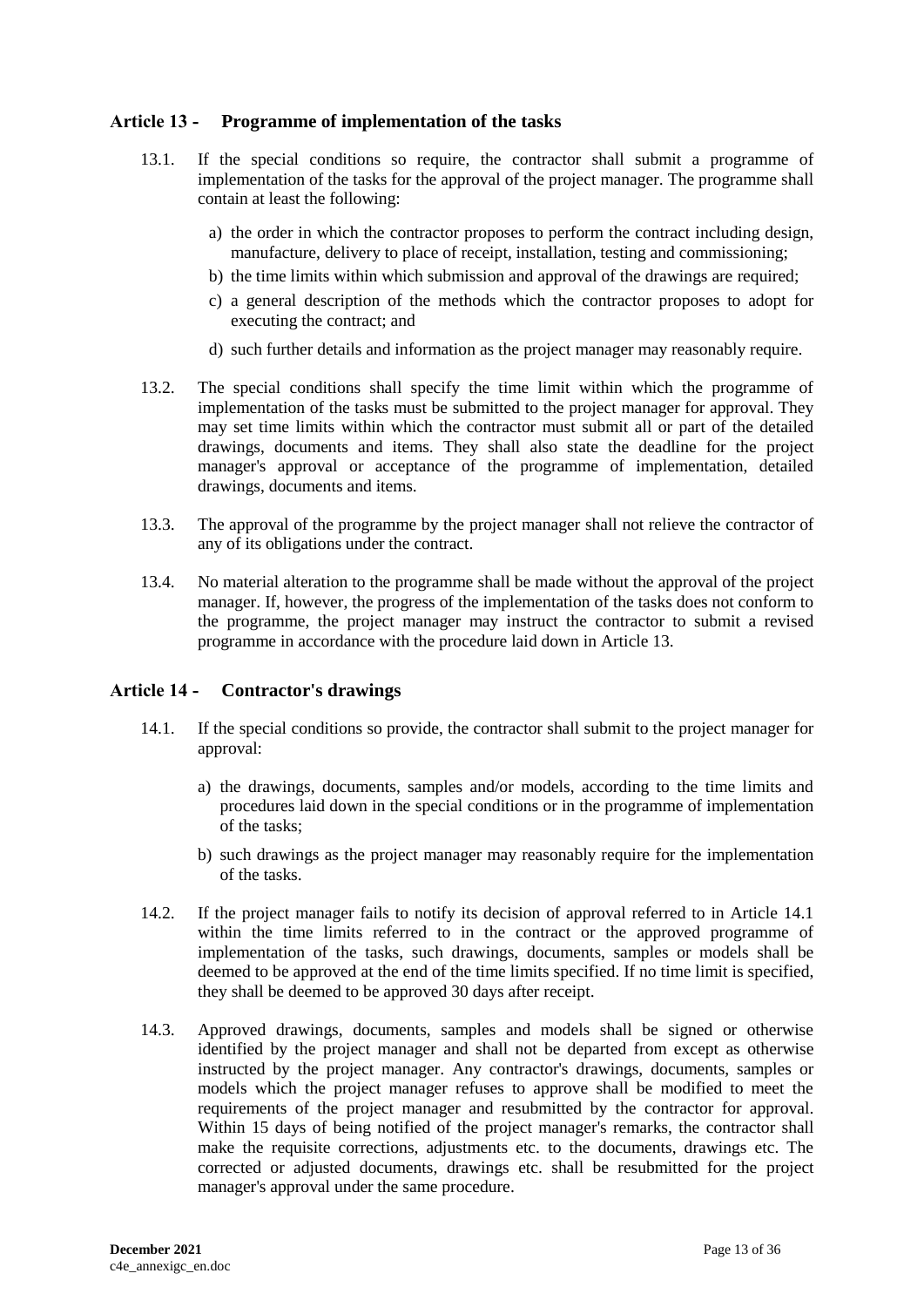- 14.4. The contractor shall supply additional copies of approved drawings in the form and numbers stated in the contract or in subsequent administrative orders.
- 14.5. The approval of the drawings, documents, samples or models by the project manager shall not relieve the contractor from any of its obligations under the contract.
- 14.6. The project manager shall have the right at all reasonable times to inspect all drawings, documents, samples or models relating to the contract at the contractor's premises.
- 14.7. Before provisional acceptance of the supplies, the contractor shall supply operation and maintenance manuals together with drawings, which shall be in such detail as will enable the contracting authority to operate, maintain, adjust and repair all parts of the supplies. Unless otherwise stated in the special conditions, the manuals and drawings shall be in the language of the contract and in such forms and numbers as stated in the contract. The supplies shall not be considered completed for the purpose of provisional acceptance until such manuals and drawings have been supplied to the contracting authority.

#### <span id="page-13-0"></span>**Article 15 - Sufficiency of tender prices**

- 15.1. Subject to any additional provisions which may be laid down in the special conditions, the contractor shall be deemed to have satisfied itself before submitting its tender as to the correctness and sufficiency of the tender and to have taken account of all that is required for the full and proper implementation of the tasks and to have included in its rates and prices all costs related to the supplies, in particular:
	- a) the costs of transport;
	- b) the costs of handling, packing, loading, unloading, transit, delivery, unpacking, checking, insurance and other administrative costs in connection with the supplies. The packaging shall be the property of the contracting authority unless otherwise provided in the special conditions;
	- c) the cost of documents relating to the supplies where such documents are required by the contracting authority;
	- d) execution and supervision of on-site assembly and/or commissioning of the delivered supplies;
	- e) furnishing of tools required for assembly and/or maintenance of the delivered supplies;
	- f) furnishing of detailed operation and maintenance manuals for each unit of the delivered supplies, as specified in the contract;
	- g) supervision or maintenance and/or repair of the supplies, for a period of time stated in the contract, with the stipulation that this service shall not release the contractor from any warranty obligations under the contract;
	- h) training of the contracting authority's personnel, at the contractor's factory and/or elsewhere as specified in the contract.
- 15.2. Since the contractor is deemed to have determined its prices on the basis of its own calculations, operations and estimates, it shall carry out without additional charge any work that is the subject of any item whatsoever in its tender for which it neither indicates a unit price nor a lump sum.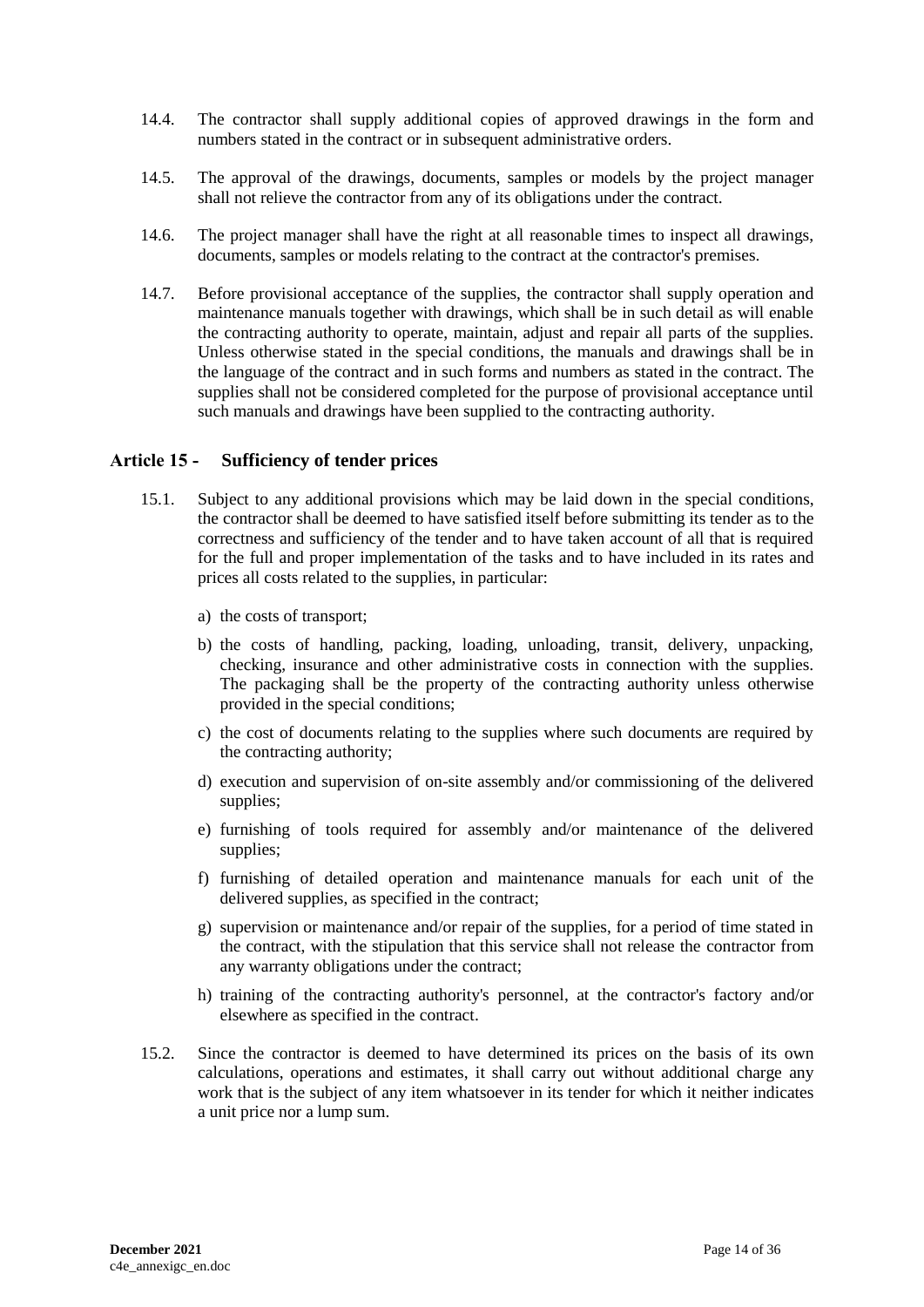### <span id="page-14-0"></span>**Article 16 - Tax and customs arrangements**

16.1. Save where otherwise provided in the special conditions, the terms of delivery of the goods shall be DDP (Delivered Duty Paid) – Incoterms 2010, International Chamber of Commerce.

## <span id="page-14-1"></span>**Article 17 - Patents and licences**

- 17.1. Save where otherwise provided in the special conditions, the contractor shall indemnify and hold the contracting authority harmless for all damages and cost incurred due to any claim brought by any third party including creators and intermediaries for alleged or actual violations of intellectual, industrial or other property rights of any kind whatsoever based on the contracting authority's use as specified in the contract of patents, licenses, drawings, designs, models, or brand or trademarks, except where such infringement results from compliance with the design or specification provided by the contracting authority.
- 17.2. All industrial, intellectual and other property rights (including but not limited to patent rights and copyright) developed in connection with the tasks by or on behalf of the contractor, including but not limited to any rights in any documents prepared for the purpose of the contract or the tasks, shall remain vested in the contractor but the contracting authority shall have an irrevocable, royalty-free, non-exclusive licence of the above-mentioned rights for the purpose of the contract.

Such licence shall carry the right to grant sub-licences and shall be transferable by the contracting authority to third parties without the consent of the contractor being required.

All industrial, intellectual and other property rights (including but not limited to patent rights and copyright) developed in connection with the tasks by or on behalf of the contracting authority, including but not limited to any rights in any documents prepared for the purpose of the contract or the tasks, shall remain vested in the contracting authority but the contractor shall have the right at its cost to copy, use and obtain communication of these documents for the purpose of the contract.

Upon and notwithstanding any termination of the contract howsoever arising, as well as after completion of the tasks, the contracting authority shall continue to have the benefit of the licence referred to in Article 17.2, first paragraph.

# **IMPLEMENTATION OF THE TASKS AND DELAYS**

### <span id="page-14-3"></span><span id="page-14-2"></span>**Article 18 - Commencement order**

- 18.1. Subject to the special conditions, the contracting authority shall fix the date on which implementation of the tasks is to commence and advise the contractor thereof either in the notification of award of the contract or by administrative order.
- 18.2. Save where the parties agree otherwise, implementation of the tasks shall begin no later than 90 days following notification of award of contract. Unless this delay results from the contractor default, after that date the contractor shall be entitled not to implement the contract and to obtain its termination and/or compensation for the damage it has suffered. The contractor shall forfeit this right unless it exercises it within 30 days of the expiry of the 90-day period.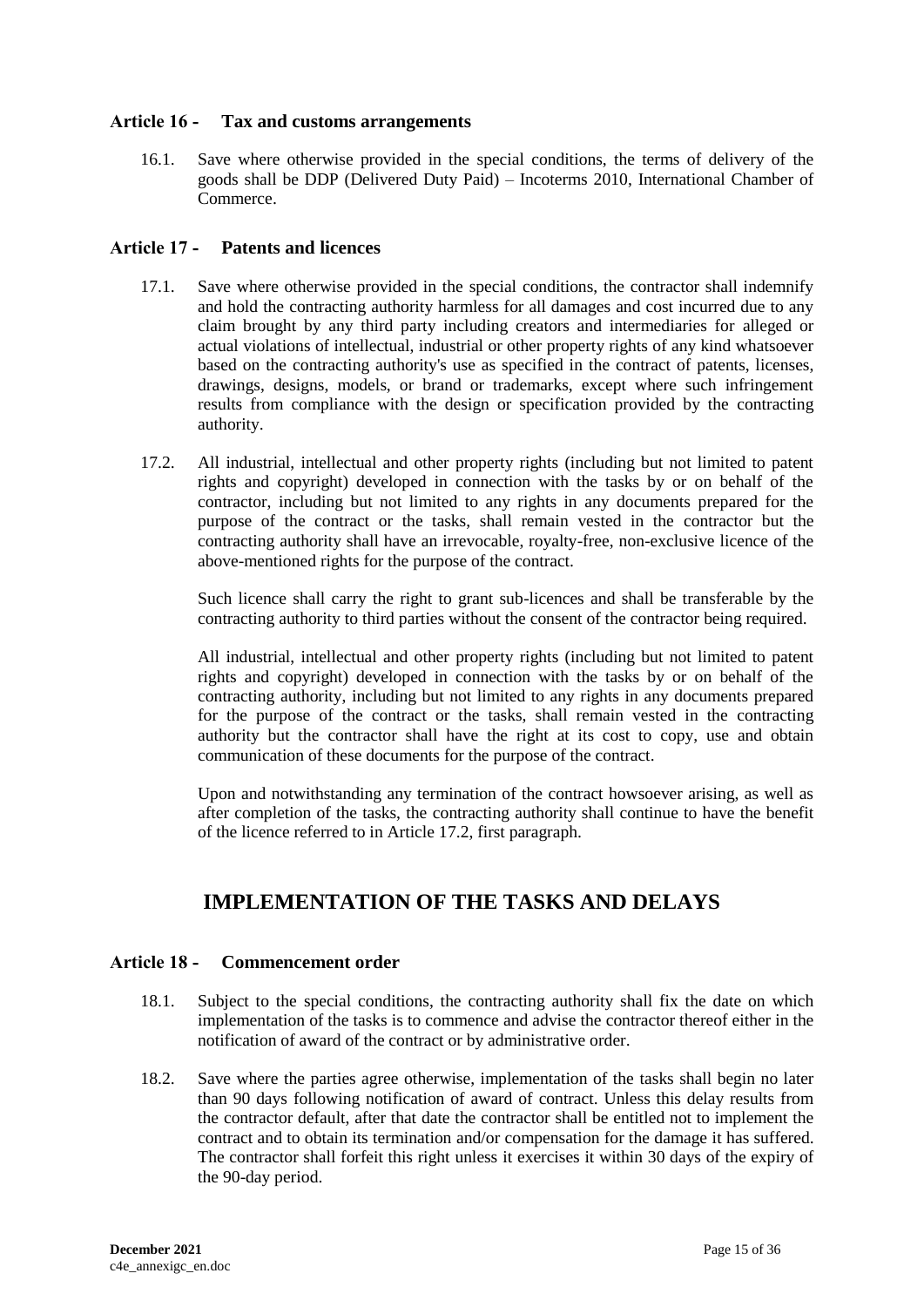### <span id="page-15-0"></span>**Article 19 - Period of implementation of the tasks**

- 19.1. The period of implementation of tasks shall commence on the date fixed in accordance with Article 18 and shall be as laid down in the special conditions, without prejudice to extensions of the period which may be granted under Article 20.
- 19.2. If provision is made for distinct periods of implementation of the tasks for separate lots, in cases where one contractor is awarded more than one lot per contract, the periods of implementation of the tasks for the separate lots shall not be accumulated.

#### <span id="page-15-1"></span>**Article 20 - Extension of period of implementation of the tasks**

- 20.1. The contractor may request an extension to the period of implementation of the tasks if it is or will be delayed in completing the contract by any of the following reasons:
	- a) exceptional weather conditions in the country of the contracting authority which may affect installation or erection of the supplies;
	- b) artificial obstructions or physical conditions which may affect delivery of the supplies, which could not reasonably have been foreseen by an experienced contractor;
	- c) administrative orders affecting the date of completion other than those arising from the contractor's default;
	- d) failure of the contracting authority to fulfil its obligations under the contract;
	- e) any suspension of the delivery and/or installation of the supplies which is not due to the contractor's default;
	- f) force majeure;
	- g) extra or additional supplies ordered by the contracting authority;
	- h) any other causes referred to in these general conditions which are not due to the contractor's default.
- 20.2. If the contractor considers himself to be entitled to any extension of the period of implementation under the contract, the contractor shall
	- a) give notice to the project manager of its intention to make such a request no later than 15 days after the contractor became aware, or should have become aware of the event or circumstance giving rise to the request.
	- b) If the contractor fails to give notice of a request for extension of the period of implementation within such period of 15 days, the period of implementation shall not be extended and the contracting authority shall be discharged from all liability in connection with the request; and
	- c) submit to the project manager full and detailed particulars of the request, within 30 days from the above notification unless otherwise agreed between the contractor and the supervisor, in order that such request may be investigated at the time.
- 20.3. Within 30 days from the receipt of the contractor's detailed particulars of the request, the project manager shall in agreement with the contracting authority, by notice to the contractor, grant such extension of the period of implementation of the tasks as may be justified, either prospectively or retrospectively, or inform the contractor that it is not entitled to an extension.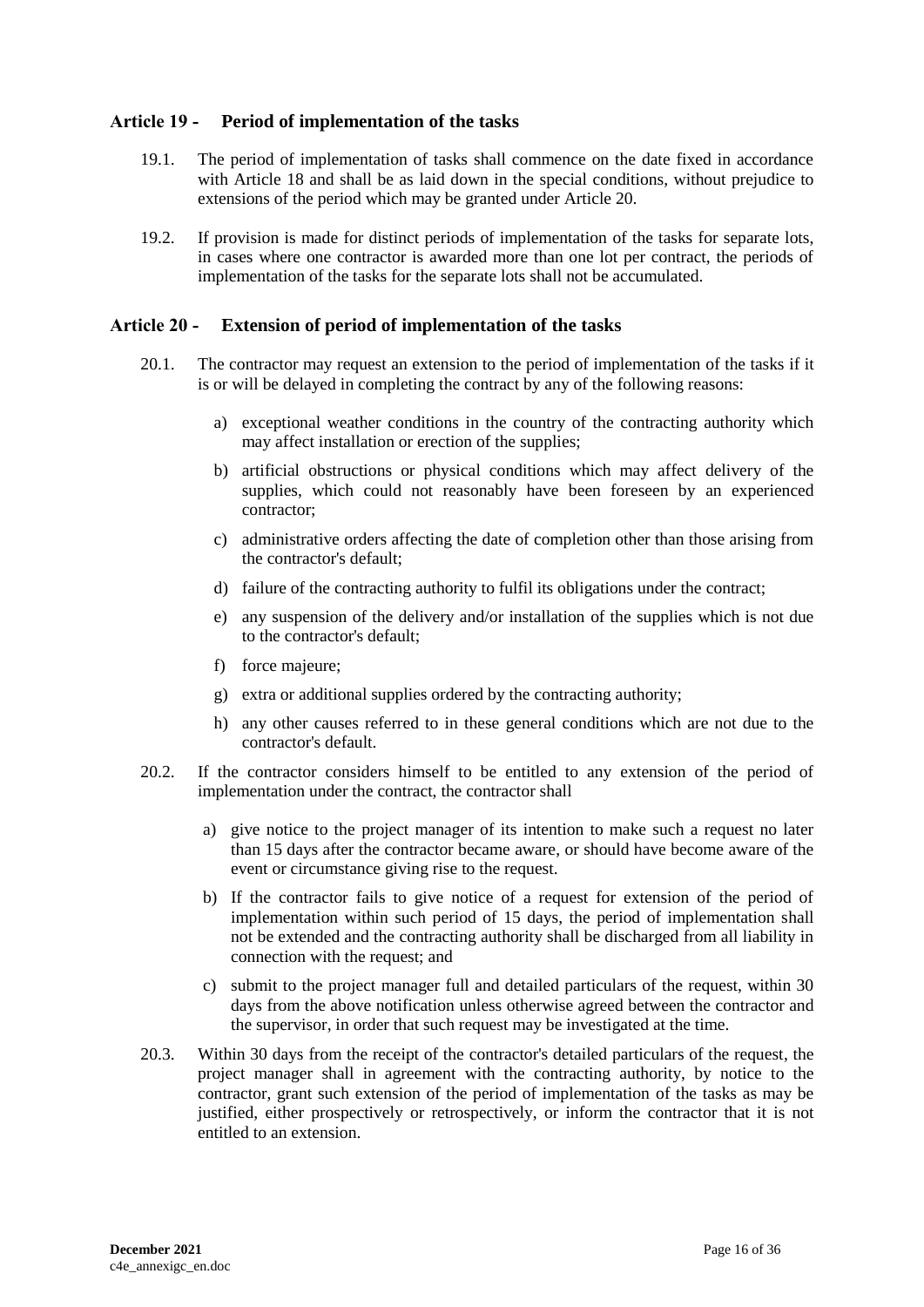## <span id="page-16-0"></span>**Article 21 - Delays in implementation of the tasks**

- 21.1. If the contractor fails to deliver any or all of the goods or perform the services within the period of implementation of the tasks specified in the contract, the contracting authority shall, without formal notice and without prejudice to its other remedies under the contract, be entitled to liquidated damages for every day, or part thereof, which shall elapse between the end of the period of implementation of the tasks, or extended period of implementation of the tasks under article 20, and the actual date of completion. The daily rate of liquidated damages is  $5/1000$  of the value of the undelivered supplies to a maximum of 15% of the total contract price.
- 21.2. If the non-delivery of any of the goods prevents the normal use of the supplies as a whole, the liquidated damages provided for in Article 21.1 shall be calculated on the basis of the total contract price.
- 21.3. If the contracting authority has become entitled to claim at least 15% of the total contract price it may, after giving notice to the contractor:
	- seize the performance guarantee; and/or
	- $-$  terminate the contract,
	- enter into a contract with a third party for the provision of the balance of the supplies at the contractor's cost.

#### <span id="page-16-1"></span>**Article 22 - Amendments**

- 22.1. Contract amendments must be formalised by a contract addendum signed by both parties or by an administrative order issued by the project manager or the contracting authority. Substantial amendments to the contract, including amendments to the total contract price, must be made by means of an addendum. Any contractual amendments must respect the general principles defined in the practical guide.
- 22.2. Subject to the limits of the procedure thresholds set in the practical guide, the contracting authority reserves the right to vary by an administrative order the quantities per lot or per item by  $+/-100\%$  at the time of contracting and during the validity of the contract. The total value of the supplies may not rise or fall as a result of the variation by more than 25% of the tender price. The unit prices quoted in the tender shall be applicable to the quantities procured under the variation.
- 22.3. The project manager and the contracting authority shall have the power to order any amendment to any part of the supplies necessary for the proper completion and/or functioning of the supplies. Such amendments by administrative order may include additions, omissions, substitutions, changes in quality, quantity, form, character, kind, as well as in drawings, designs or specifications where the supplies are to be specifically manufactured for the contracting authority, in method of shipment or packing, place of delivery, and in the specified sequence, method or timing of implementation of the tasks. No administrative order shall have the effect of invalidating the contract, but the financial effect, if any, of all such amendments shall be valued in accordance with Article 22.7.
- 22.4. All administrative orders shall be issued in writing, it being understood that:
	- a) if, for any reason, the project manager or the contracting authority finds it necessary to give an order orally, it shall as soon as possible thereafter confirm the order by an administrative order;
	- b) if the contractor confirms in writing an oral order given for the purpose of Article 22.4.a and the confirmation is not contradicted in writing forthwith by the project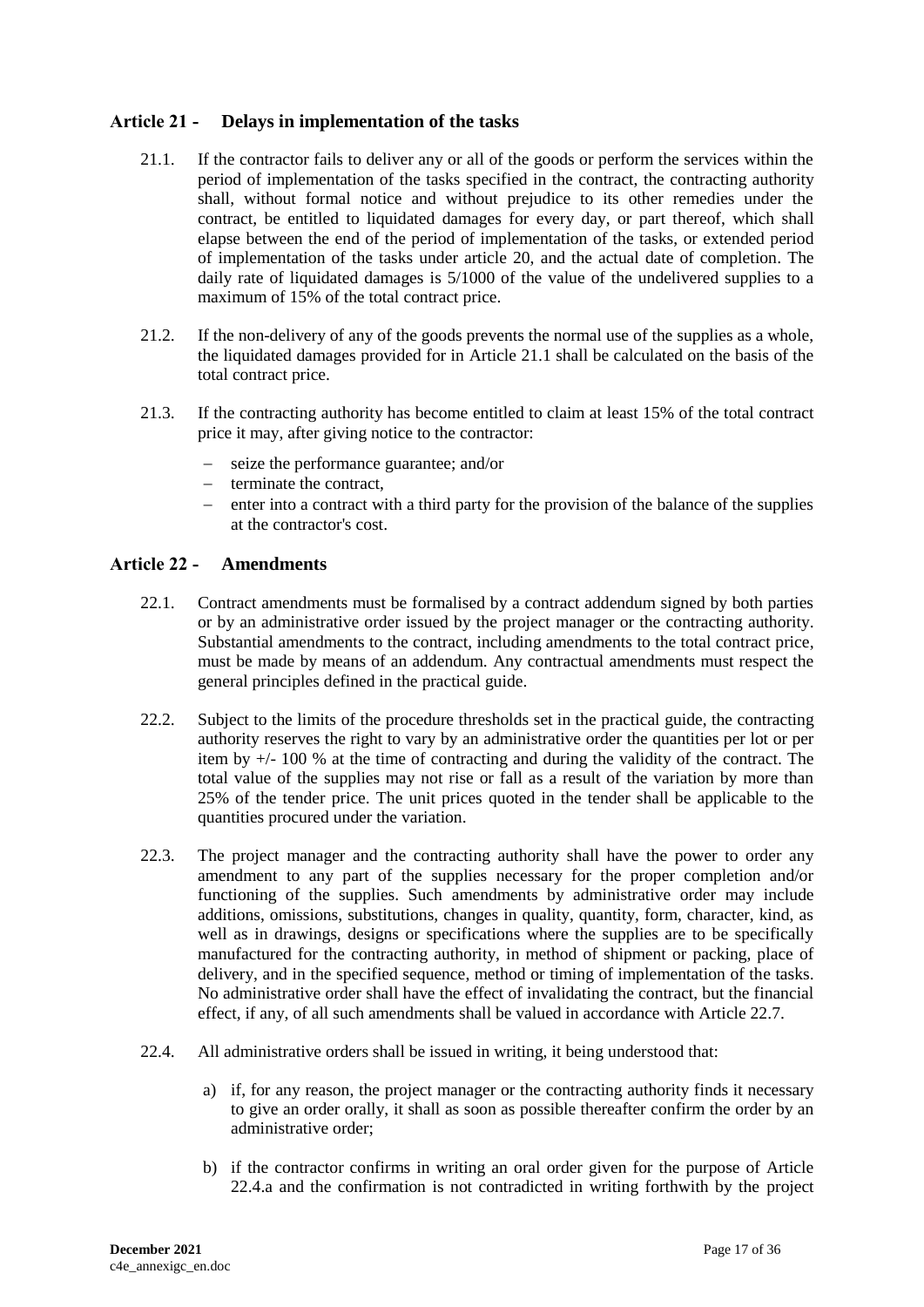manager or the contracting authority, the project manager or the contracting authority shall be deemed to have issued an administrative order;

- c) no administrative order is required to increase or decrease the quantity of any incidental siting or installation because the estimates in the budget breakdown were too high or too low.
- 22.5. Save where Article 22.4 provides otherwise, prior to issuing an administrative order, the project manager or the contracting authority shall notify the contractor of the nature and form of such amendment. The contractor shall then, without delay, submit to the project manager a written proposal containing:
	- a description of the tasks, if any, to be performed or the measures to be taken and a programme of implementation of the tasks;
	- any necessary amendments to the programme of implementation of the tasks or to any of the contractor's obligations resulting from this contract; and
	- any adjustment to the total contract price in accordance with the rules set out in Article 22.
- 22.6. Following the receipt of the contractor's submission referred to in Article 22.5, the project manager shall, after due consultation with the contracting authority and, where appropriate, the contractor, decide without delay whether or not to accept the amendment. If the project manager accepts the amendment, it shall notify the contractor through an administrative order stating that the contractor shall carry out the amendment at the prices and under the conditions given in the contractor's submission referred to in Article 22.5 or as modified by the project manager in accordance with Article 22.7.
- 22.7. The prices for all amendments ordered by the project manager or the contracting authority in accordance with Articles 22.4 and 22.6 shall be ascertained in accordance with the following principles:
	- where the task is of similar character and implemented under similar conditions as an item priced in the budget breakdown, it shall be valued at such rates and prices contained therein;
	- where the task is not of a similar character or is not implemented under similar conditions, the rates and prices in the contract shall be used as the basis for valuation as far as is reasonable, failing which the project manager shall make a fair valuation;
	- if the nature or amount of any amendment relative to the nature or amount of the whole contract or to any part thereof is such that, in the opinion of the project manager, any rate or price contained in the contract for any item of work is, by reason of such amendment, rendered unreasonable, the project manager shall fix such rate or price as he thinks reasonable and proper in the circumstances;
	- where an amendment is required by a default or breach of contract by the contractor, any additional cost attributable to such amendment shall be borne by the contractor.
- 22.8. On receipt of the administrative order, the contractor shall carry out the requested amendment according to the following principles:
	- a) The contractor shall be bound by these general conditions as if the amendment requested by administrative order were stated in the contract.
	- b) The contractor shall not delay the execution of the administrative order pending the granting of any extension of time for completion or adjustment to the total contract price.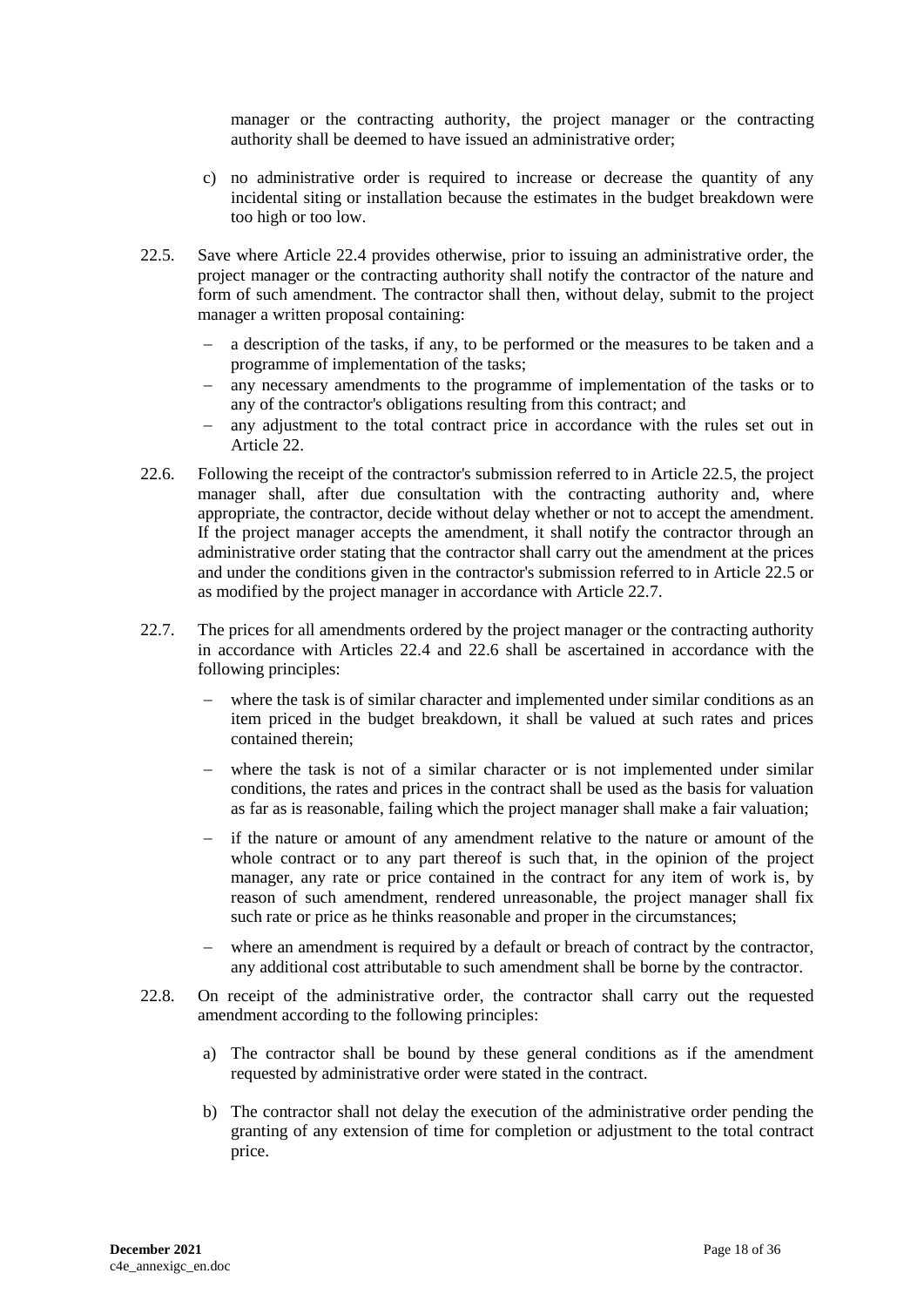- c) Where the administrative order precedes the adjustment to the total contract price, the contractor shall keep records of the costs of undertaking the amendment and of the time expended thereon. Such records shall be open to inspection by the project manager at all reasonable times.
- 22.9. The contractor shall notify the contracting authority of any change of bank account, using the form in Annex V. The contracting authority shall have the right to oppose the contractor's change of bank account.

#### <span id="page-18-0"></span>**Article 23 - Suspension**

- 23.1. The contractor shall, on the order of the contracting authority, suspend the execution of the contract or any part thereof for such time or times and in such manner as the contracting authority may consider necessary. The suspension shall take effect on the day the contractor receives the order or at a later date when the order so provides.
- 23.2. Suspension in the event of presumed breach of obligations or irregularities or fraud:

The contract may be suspended in order to verify whether presumed breach of obligations or irregularities or fraud occurred during the award procedure or the performance of the contract. If these are not confirmed, performance of the contract shall resume as soon as possible.

- 23.3. During the period of suspension, the contractor shall protect and secure the supplies affected at the contractor's warehouse or elsewhere, against any deterioration, loss or damage to the extent possible and as instructed by the project manager, even if supplies have been delivered to the place of acceptance in accordance with the contract but their installation has been suspended by the project manager.
- 23.4. Additional expenses incurred in connection with such protective measures may be added to the total contract price, unless:
	- a) otherwise provided for in the contract; or
	- b) such suspension is necessary by reason of some breach or default of the contractor; or
	- c) such suspension is necessary by reason of normal climatic conditions at the place of acceptance; or
	- d) such suspension is necessary for the safety or the proper execution of the contract or any part thereof insofar as such necessity does not arise from any act or default by the project manager or the contracting authority or
	- e) the presumed breach of obligations or irregularities or fraud mentioned in article 23.2 are confirmed and attributable to the contractor.
- 23.5. The contractor shall only be entitled to such additions to the total contract price if it notifies the project manager, within 30 days after receipt of the order to suspend the contract, of its intention to claim them.
- 23.6. The contracting authority, after consulting the contractor, shall determine such additions to the total contract price and/or extension of the period of performance to be granted to the contractor in respect of such claim as shall, in the opinion of the contracting authority, be fair and reasonable.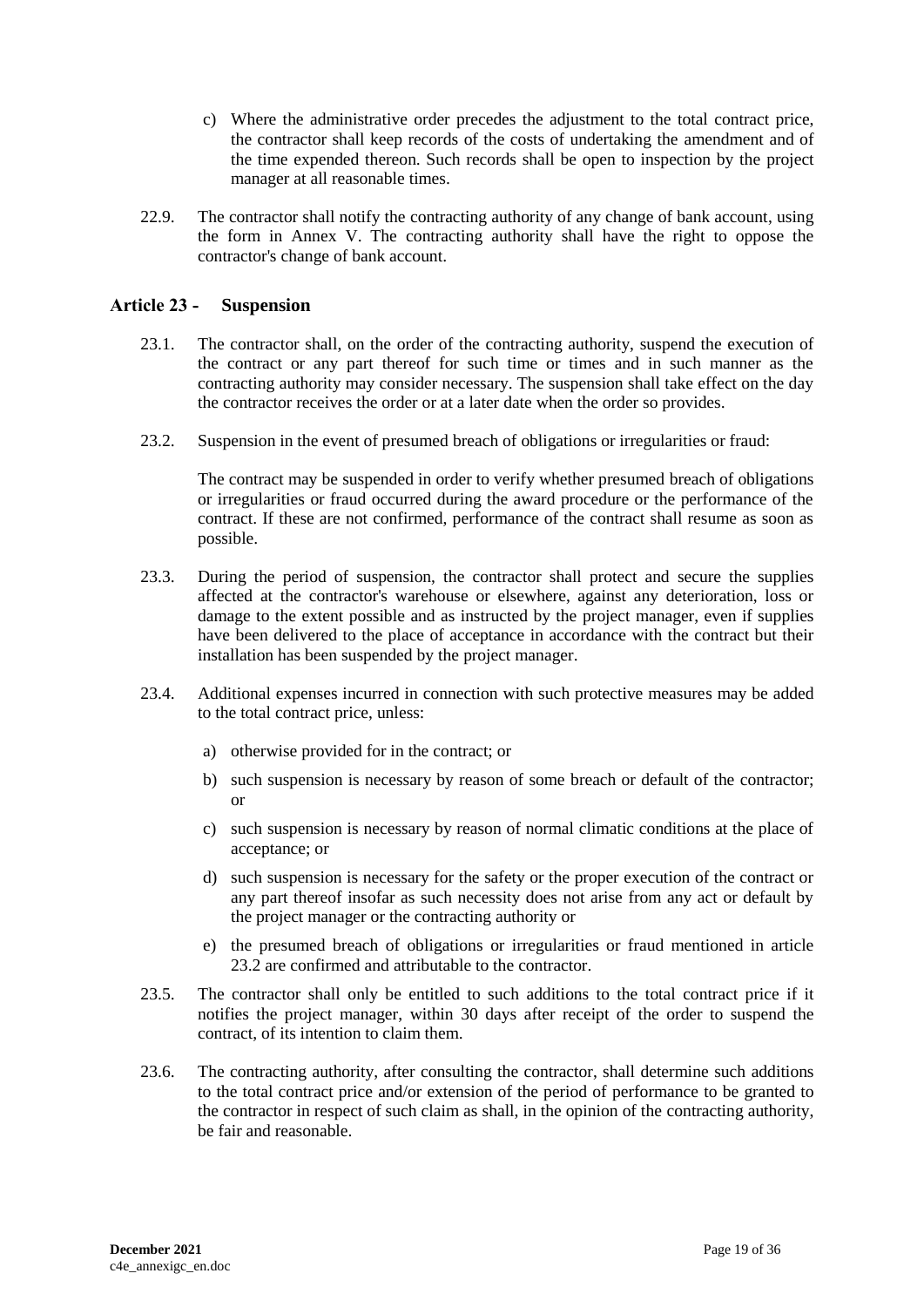23.7. The contracting authority shall, as soon as possible, order the contractor to resume the contract suspended or inform the contractor that it terminates the contract. If the period of suspension exceeds 180 days and the suspension is not due to the contractor's breach or default, the contractor may, by notice to the contracting authority, request to proceed with the contract within 30 days, or terminate the contract.

# **MATERIALS AND WORKMANSHIP**

## <span id="page-19-1"></span><span id="page-19-0"></span>**Article 24 - Quality of supplies**

- 24.1. The supplies must in all respects satisfy the technical specifications laid down in the contract and conform in all respects to the drawings, surveys, models, samples, patterns and other requirements in the contract, which shall be held at the disposal of the contracting authority or the project manager for the purposes of identification throughout the period of execution.
- 24.2. Any preliminary technical acceptance stipulated in the special conditions shall be the subject of a request sent by the contractor to the project manager. The request shall indicate the reference to the contract, specify the materials, items and samples submitted for such acceptance according to the contract and indicate the lot number and the place where acceptance is to take place, as appropriate. The materials, items and samples specified in the request must be certified by the project manager as meeting the requirements for such acceptance prior to their incorporation in the supplies.
- 24.3. Even if materials or items to be incorporated in the supplies or in the manufacture of components to be supplied have been technically accepted in this way, they may still be rejected if a further examination reveals defects or faults, in which case they must immediately be replaced by the contractor. The contractor may be given the opportunity to repair and make good materials and items which have been rejected, but such materials and items will be accepted for incorporation in the supplies only if they have been repaired and made good to the satisfaction of the project manager.

### <span id="page-19-2"></span>**Article 25 - Inspection and testing**

- 25.1. The contractor shall ensure that the supplies are delivered to the place of acceptance in time to allow the project manager to proceed with acceptance of the supplies. The contractor is deemed to have fully appreciated the difficulties which it might encounter in this respect, and it shall not be permitted to advance any grounds for delay in fulfilling its obligations.
- 25.2. The project manager shall be entitled to inspect, examine measure and test the components, materials and workmanship, and check the progress of preparation, fabrication or manufacture of anything being prepared, fabricated or manufactured for delivery under the contract, in order to establish whether the components, materials and workmanship are of the requisite quality and quantity. This shall take place at the place of manufacture, fabrication, preparation or at the place of acceptance or at such other places as may be specified in the special conditions.
- 25.3. For the purposes of such tests and inspections, the contractor shall: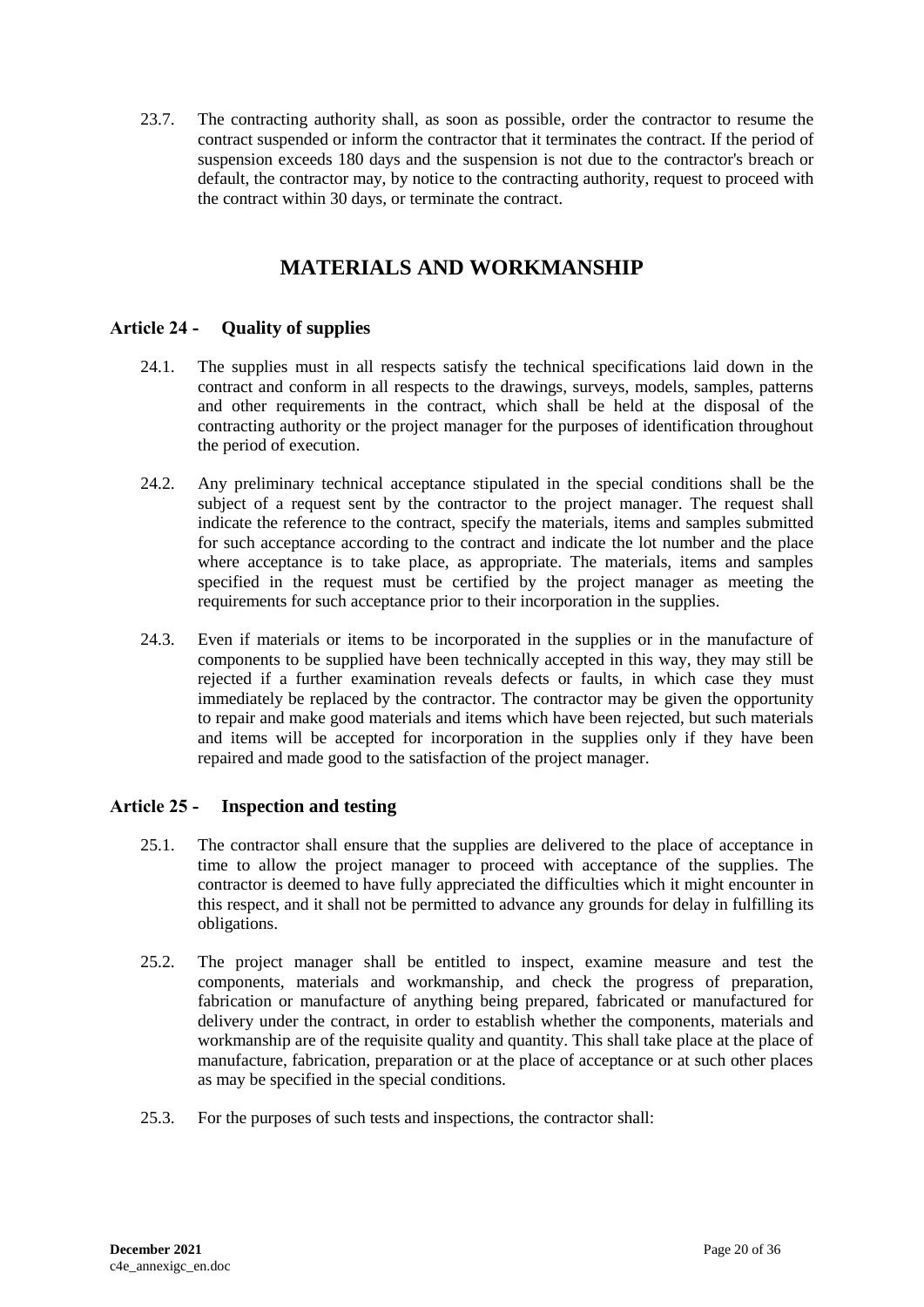- a) provide the project manager, temporarily and free of charge, with such assistance, test samples or parts, machines, equipment, tools, labour, materials, drawings and production data as are normally required for inspection and testing;
- b) agree, with the project manager, on the time and place for tests;
- c) provide access to the project manager at all reasonable times to the place where the tests are to be carried out.
- 25.4. If the project manager is not present on the date agreed for tests, the contractor may, unless otherwise instructed by the project manager, proceed with the tests, which shall be deemed to have been made in the project manager's presence. The contractor shall immediately send duly certified copies of the test results to the project manager, who shall, if it has not attended the test, be bound by the test results.
- 25.5. When components and materials have passed the above-mentioned tests, the project manager shall notify the contractor or endorse the contractor's certificate to that effect.
- 25.6. If the project manager and the contractor disagree on the test results, each shall give a statement of its views to the other within 15 days of such disagreement arises. The project manager or the contractor may require such tests to be repeated on the same terms and conditions or, if either party so requests, by an expert selected by common consent. All test reports shall be submitted to the project manager, who shall communicate the results of these tests without delay to the contractor. The results of retesting shall be conclusive. The cost of retesting shall be borne by the party whose views are proved wrong by the retesting.
- <span id="page-20-0"></span>25.7. In the performance of their duties, the project manager and any person authorised by him shall not disclose to unauthorised persons information concerning the undertaking's methods of manufacture and operation obtained through inspection and testing.

## **PAYMENTS**

### <span id="page-20-1"></span>**Article 26 - General principles**

- 26.1. Payments shall be made in euro or national currency as specified in the special conditions. The special conditions shall lay down the administrative or technical conditions governing payments of pre-financing and final payments made in accordance with the general conditions.
- 26.2. Payments due by the contracting authority shall be made to the bank account mentioned on the financial identification form completed by the contractor. The same form, annexed to the invoice, must be used to report changes of bank account.
- 26.3. Pre-financing payment shall be made within 30 days from the date on which an admissible invoice is registered by the contracting authority. The invoice shall not be admissible if one or more essential requirements are not met. Final payment shall be made within 60 days from the date on which an invoice is registered by the contracting authority, together with the request for provisional acceptance as per article 31.2. The date of payment shall be the date on which the paying account is debited.
- 26.4. The period referred to in article 26.3 may be suspended by notifying the contractor that the invoice cannot be fulfilled because the sum is not due, because appropriate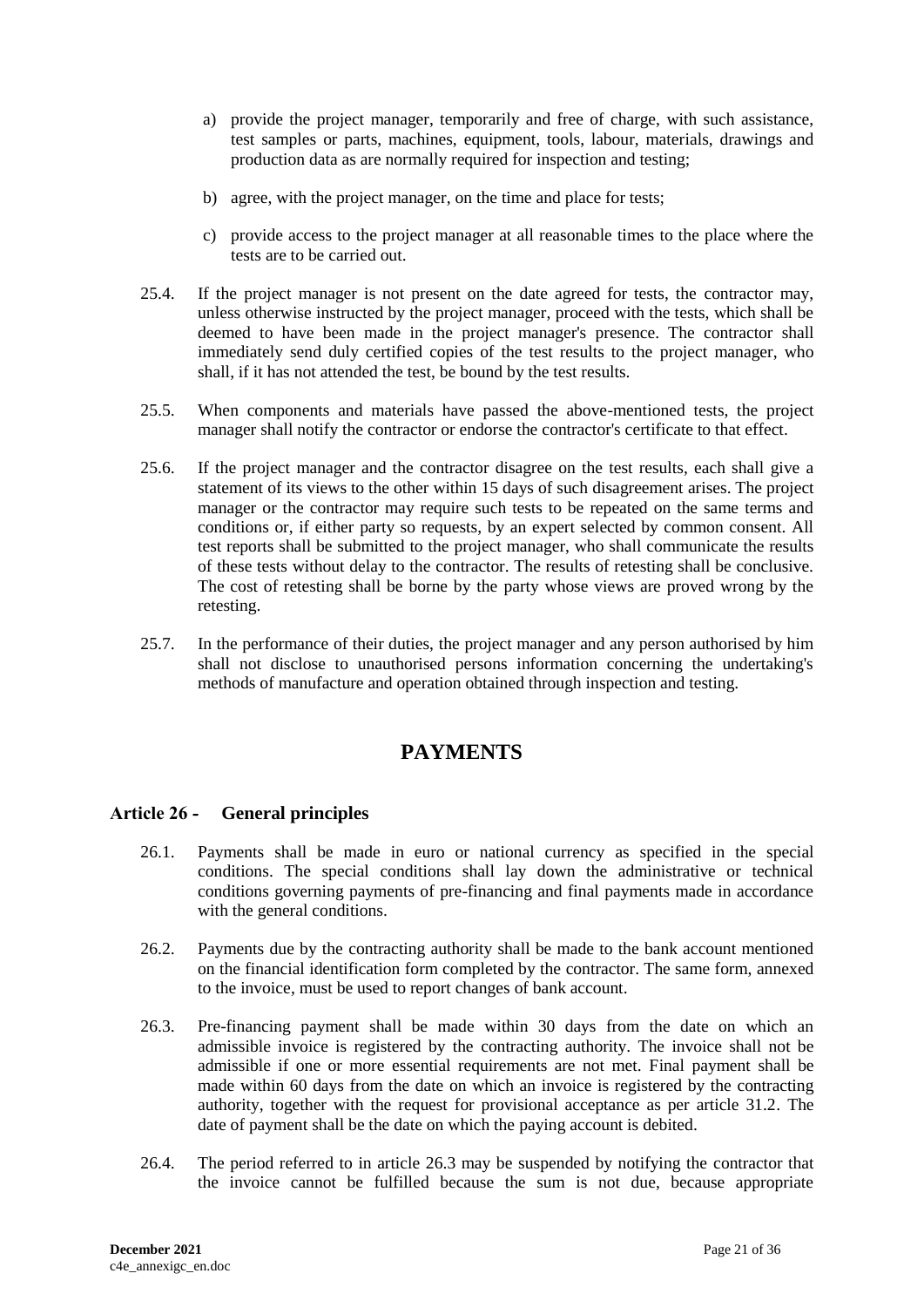substantiating documents have not been provided or because there is evidence that the expenditure might not be eligible. In the latter case, an inspection may be carried out on the spot for the purpose of further checks. The contractor shall provide clarifications, modifications or further information within 30 days of being asked to do so. The payment period shall continue to run from the date on which a properly drawn-up invoice is registered.

- 26.5. The payments shall be made as follows:
	- a) 40% of the total contract price after the signing of the contract, against provision of the performance guarantee and of a pre-financing guarantee for the full amount of the pre-financing payment, unless otherwise provided for in the special conditions. The pre-financing guarantee shall be provided to the contracting authority following the procedure foreseen for the performance guarantee in accordance with Article 11.3-5, and in accordance with the format annexed to the contract. The pre-financing guarantee must remain valid until it is released 30 days at the latest after the provisional acceptance of the goods. Where the contractor is a public body, the obligation for a pre-financing guarantee may be waived depending on a risk assessment made;
	- b) 60% of the total contract price, as payment of the balance, after receipt by the contracting authority of an invoice and of the application for the certificate of provisional acceptance;
- 26.6. Where only part of the supplies has been delivered, the 60% payment due following partial provisional acceptance shall be calculated on the value of the supplies which have actually been accepted and the security shall be released accordingly.
- 26.7. For supplies not covered by a warranty period, the payments listed above shall be aggregated. The conditions to which the payments of pre-financing and final payments are subject, shall be as stated in the special conditions.
- 26.8. The payment obligations of the European Commission under this contract shall cease at most 18 months after the end of the period of implementation of the tasks, unless the contract is terminated in accordance with these general conditions.
- 26.9. Unless otherwise stipulated in the special conditions, the contract shall be at fixed prices, which shall not be revised.
- 26.10. The contractor undertakes to repay any amounts paid in excess of the final amount due to the contracting authority before the deadline indicated in the debit note which is 45 days from the issuing of that note. Should the contractor fail to make repayment within the above deadline, the contracting authority may (unless the contractor is a government department or public body of a Member State of the European Union) increase the amounts due by adding interest:
	- $\alpha$  at the rediscount rate applied by the central bank of the country of the contracting authority if payments are in the currency of that country;
	- at the rate applied by the European Central Bank to its main refinancing transactions in euro, as published in the Official Journal of the European Union, C series, where payments are in euro,

on the first day of the month in which the time-limit expired, plus eight percentage points. The default interest shall be incurred over the time which elapses between the date of the payment deadline, and the date on which payment is actually made. Any partial payments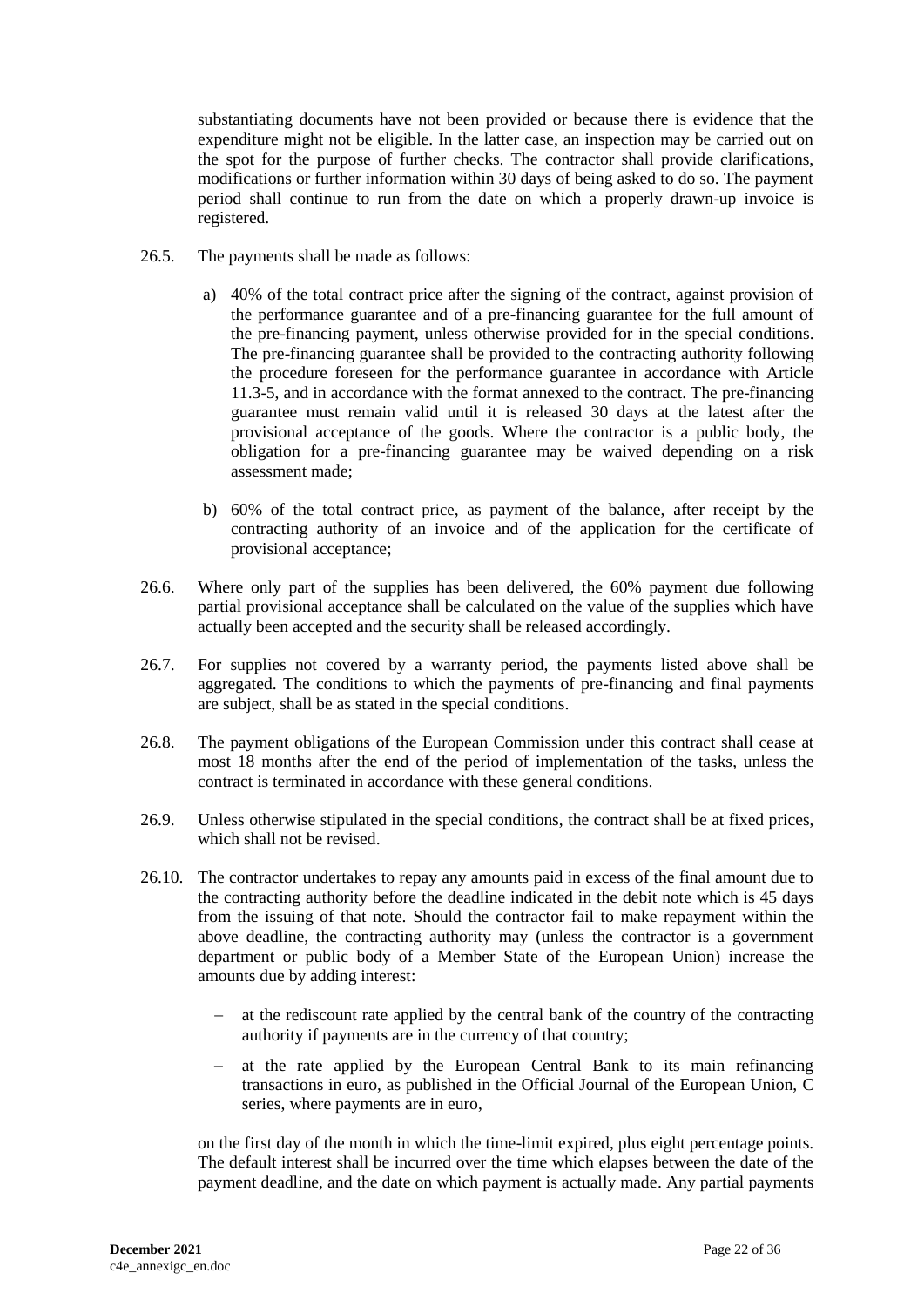shall first cover the interest thus established.

Amounts to be repaid to the contracting authority may be offset against amounts of any kind due to the contractor. This shall not affect the parties' right to agree on payment in instalments. Bank charges arising from the repayment of amounts due to the contracting authority shall be borne entirely by the contractor.

Without prejudice to the prerogative of the contracting authority, if necessary, the European Union may as donor proceed itself to the recovery by any means.

- 26.11. If the contract is terminated for any reason whatsoever, the guarantee securing the prefinancing may be invoked forthwith in order to repay the balance of the pre-financing still owed by the contractor, and the guarantor shall not delay payment or raise objection for any reason whatever.
- 26.12. Prior to, or instead of, terminating the contract as provided for in Article 36, the contracting authority may suspend payments as a precautionary measure without prior notice.
- 26.13. Where the award procedure or the performance of the contract proves to have been subject to breach of obligations, irregularities or fraud attributable to the contractor, the contracting authority may in addition to the possibility to suspend the performance of the contract in accordance with Article 23.2 and to terminate the contract as provided for in Article 36, suspend payments and/or recover amounts already paid, in proportion to the seriousness of the breach of obligations, irregularities or fraud. In addition to measures referred above, the contracting authority may reduce the contract value in proportion to the seriousness of the irregularities, fraud or of the breach of obligations, including where the activities concerned were not implemented or were implemented poorly, partially or late. The measures described in this paragraph may equally be adopted by the European Commission in pursuance of its administrative powers under the Financial Regulation (Regulation (EU, Euratom) 2018/1046 of the European Parliament and of the Council of 18 July 2018, OJ-L 193/30.07.2018, p.1).

### <span id="page-22-0"></span>**Article 27 - Payment to third parties**

- 27.1. Orders for payments to third parties may be carried out only after an assignment made in accordance with Article 5. The assignment shall be notified to the contracting authority.
- 27.2. Notification of beneficiaries of the assignment shall be the sole responsibility of the contractor.
- 27.3. In the event of a legally binding attachment of the property of the contractor affecting payments due to him under the contract, and without prejudice to the time limit laid down in Article 26, the contracting authority shall have 30 days, starting from the day on which it receives notification of the definitive lifting of the obstacle to payment, to resume payments to the contractor.

#### <span id="page-22-1"></span>**Article 28 - Delayed payments**

28.1. The contracting authority shall pay the contractor sums due in accordance with Article 26.3.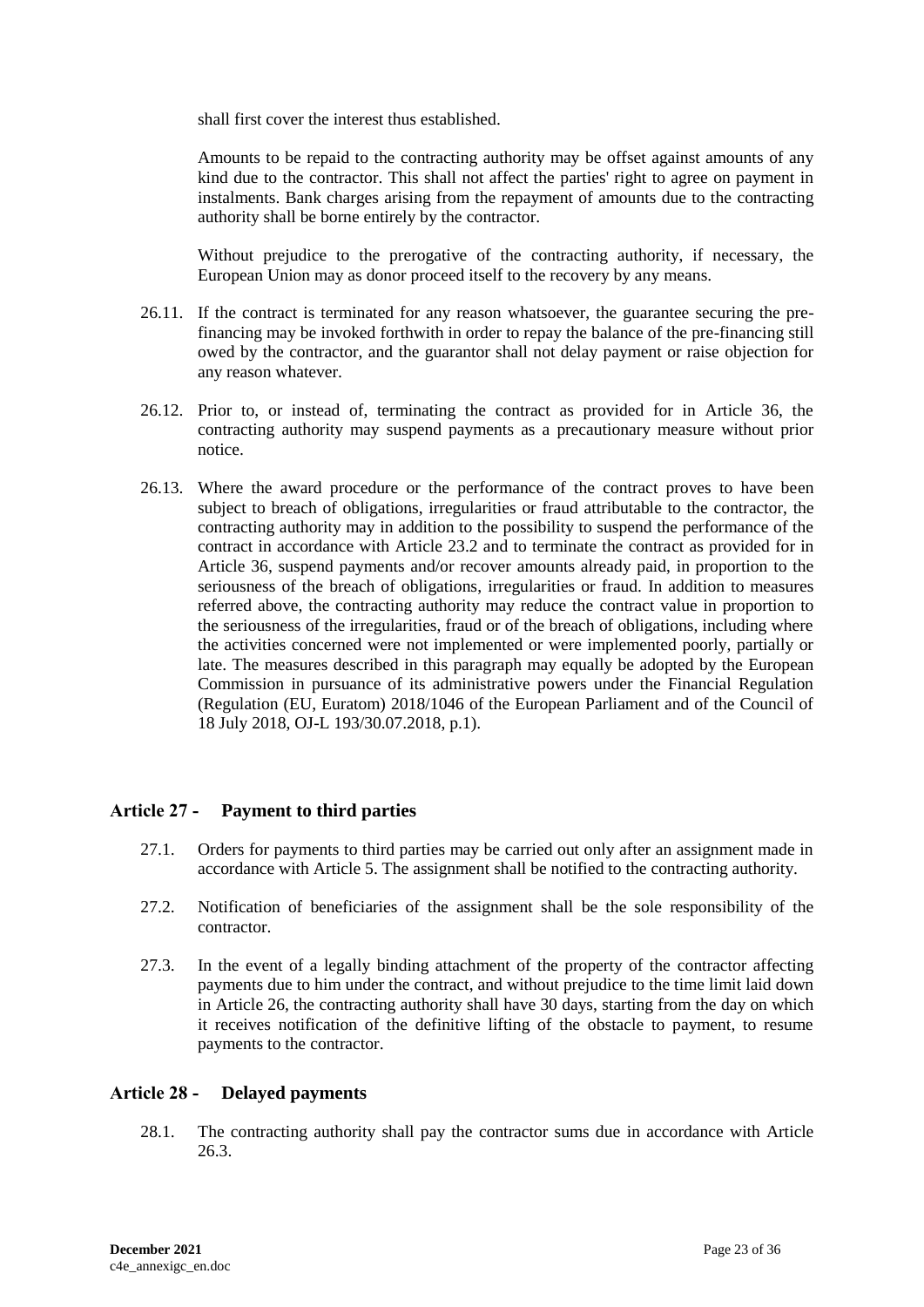- 28.2. Once the time-limit referred to in Article 26.3 has expired, the contractor unless the contractor is a government department or public body in European Union Member Stateshall, within two months of receipt of the late payment, receive default interest:
	- at the rediscount rate applied by the central bank of the partner country if payments are in the currency of that country ;
	- at the rate applied by the European Central Bank to its main refinancing transactions in euro, as published in the Official Journal of the European Union, C series, if payments are in euro,

on the first day of the month in which the time-limit expired, plus eight percentage points. The interest shall be payable for the time elapsed between the expiry of the payment deadline and the date on which the contracting authority's account is debited. However, when the interest calculated in accordance with the first subparagraph is lower than or equal to EUR 200, it shall be paid to the creditor only upon a demand submitted within two months of receiving late payment.

<span id="page-23-0"></span>28.3. Any default in payment of more than 90 days from the expiry of the period laid down in Article 26.3 shall entitle the contractor either not to perform the contract or to terminate it, according to Article 37.

# **ACCEPTANCE AND MAINTENANCE**

### <span id="page-23-1"></span>**Article 29 - Delivery**

- 29.1. The contractor shall deliver the supplies in accordance with the conditions of the contract. The supplies shall be at the risk of the contractor until their final acceptance.
- 29.2. The contractor shall provide such packaging of supplies as is required to prevent their damage or deterioration in transit to their destination as indicated in the contract. The packaging shall be sufficient to withstand, without limitation, rough handling, exposure to extreme temperatures, salt and precipitation during transit and open storage. Package size and weight shall take into consideration, where appropriate, the remoteness of the final destination of the supplies, and the possible absence of heavy handling facilities at all points in transit.
- 29.3. The packaging, marking and documentation inside and outside the packages shall comply with such requirements as shall be expressly provided for in the special conditions, subject to any amendments subsequently ordered by the project manager or the contracting authority.
- 29.4. No supplies shall be shipped or delivered to the place of acceptance until the contractor has received a delivery order from the project manager. The contractor shall be responsible for the delivery at the place of acceptance of all supplies and supplier's equipment required for the purpose of the contract.
- 29.5. Each delivery must be accompanied by a statement drawn up by the contractor. This statement shall be as specified in the special conditions.
- 29.6. Each package shall be clearly marked in accordance with the special conditions.
- 29.7. Delivery shall be deemed to have been made when there is written evidence available to both parties that delivery of the supplies has taken place in accordance with the terms of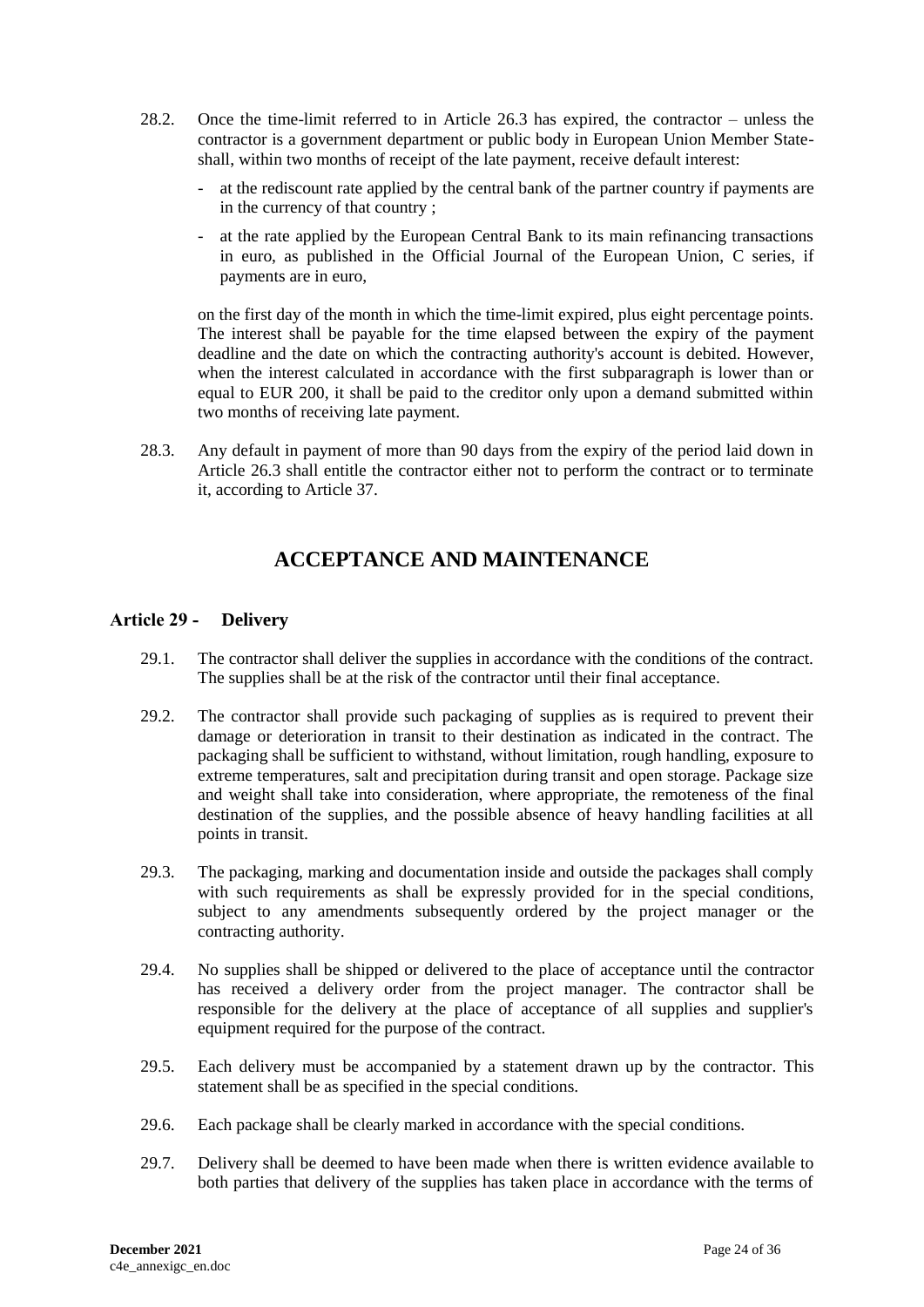the contract, and the invoice(s) and all such other documentation specified in the special conditions, have been submitted to the contracting authority. Where the supplies are delivered to an establishment of the contracting authority, the latter shall bear the responsibility of bailee, in accordance with the requirements of the law applicable to the contract, during the time which elapses between delivery for storage and acceptance.

#### <span id="page-24-0"></span>**Article 30 - Verification operations**

- 30.1. The supplies shall not be accepted until the prescribed verifications and tests have been carried out at the expense of the contractor. The verifications and tests may be conducted before shipment, at the point of delivery and/or at the final destination of the goods.
- 30.2. The project manager shall, during the progress of the delivery of the supplies and before the supplies are taken over, have the power to order or decide:
	- a) the removal from the place of acceptance, within such time or times as may be specified in the order, of any supplies which, in the opinion of the project manager, are not in accordance with the contract;
	- b) their replacement with proper and suitable supplies;
	- c) the removal and proper re-installation, notwithstanding any previous test thereof or of any installation which in respect of materials, workmanship or design for which the contractor is responsible, is not, in the opinion of the project manager, in accordance with the contract;
	- d) that any work done or goods supplied or materials used by the contractor is or are not in accordance with the contract, or that the supplies or any portion thereof do not fulfil the requirements of the contract.
- 30.3. The contractor shall, with all speed and at its own expense, make good the defects so specified. If the contractor does not comply with such order, the contracting authority shall be entitled to employ other persons to carry out the orders and all expenses consequent thereon or incidental thereto shall be deducted by the contracting authority from any monies due or which may become due to the contractor.
- 30.4. Supplies which are not of the required quality shall be rejected. A special mark may be applied to the rejected supplies. This shall not be such as to alter them or affect their commercial value. Rejected supplies shall be removed by the contractor from the place of acceptance, if the project manager so requires, within a period which the project manager shall specify, failing which they shall be removed as of right at the expense and risk of the contractor. Any works incorporating rejected materials shall be rejected.
- 30.5. The provisions of Article 30 shall not affect the right of the contracting authority to claim under Article 21, nor shall it in any way release the contractor from any warranty or other obligations under the contract.

#### <span id="page-24-1"></span>**Article 31 - Provisional acceptance**

31.1. The supplies shall be taken over by the contracting authority when they have been delivered in accordance with the contract, have satisfactorily passed the required tests, or have been commissioned as the case may be, and a certificate of provisional acceptance has been issued or is deemed to have been issued.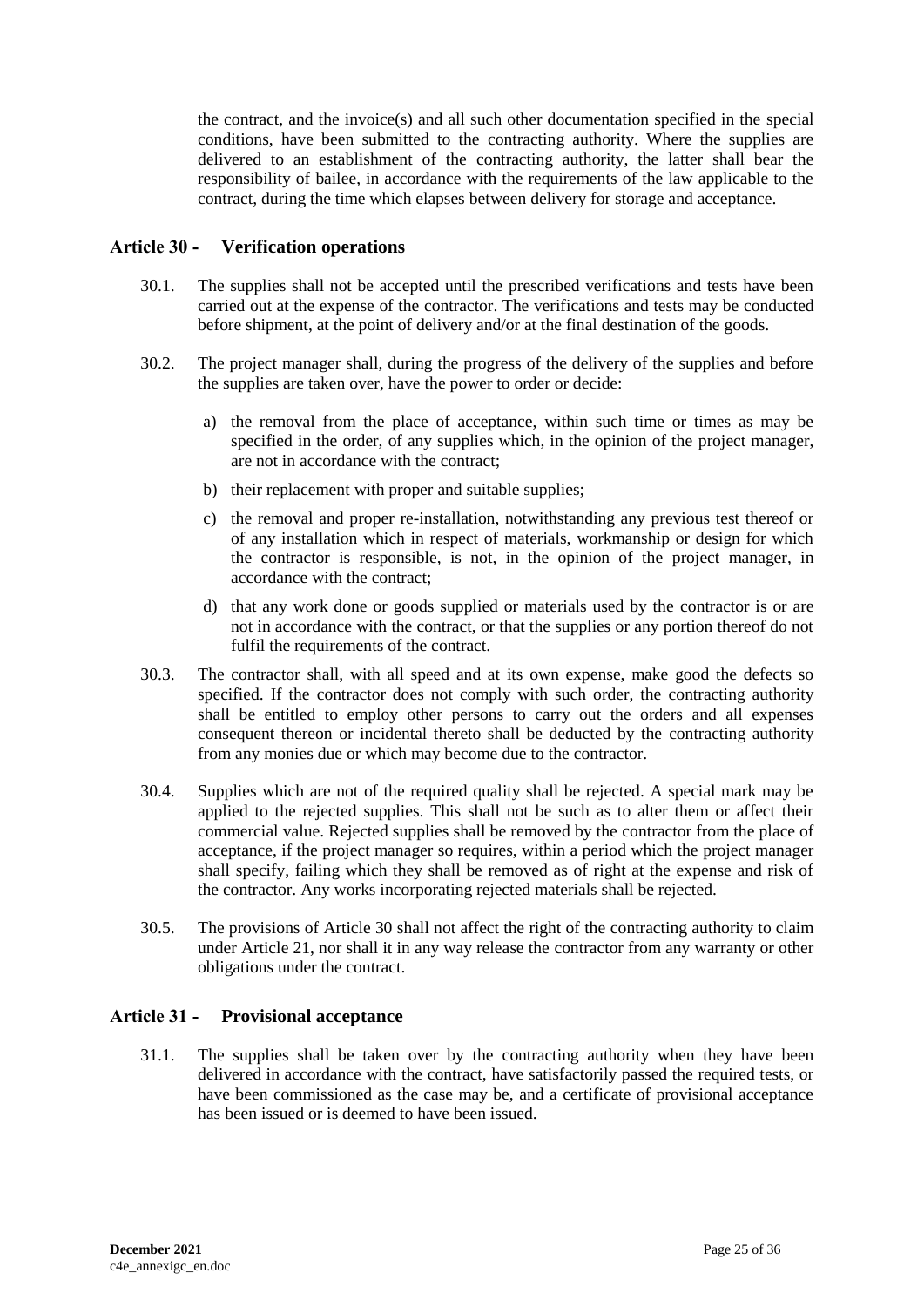- 31.2. The contractor may apply, by notice to the project manager, for a certificate of provisional acceptance when supplies are ready for provisional acceptance. The project manager shall within 30 days of receipt of the contractor's application either:
	- issue the certificate of provisional acceptance to the contractor with a copy to the contracting authority stating, where appropriate, his reservations, and, inter alia, the date on which, in his opinion, the supplies were completed in accordance with the contract and ready for provisional acceptance; or
	- reject the application, giving his reasons and specifying the action which, in his opinion, is required of the contractor for the certificate to be issued.

The contracting authority's time limit for issuing the certificate of provisional acceptance to the contractor shall be considered included in the time limit for payments indicated in Article 26.3, unless otherwise specified in the special conditions.

- 31.3. Should exceptional circumstances make it impossible to proceed with the acceptance of the supplies during the period fixed for provisional or final acceptance, a statement certifying such impossibility shall be drawn up by the project manager after consultation, where possible, with the contractor. The certificate of acceptance or rejection shall be drawn up within 30 days following the date on which such impossibility ceases to exist. The contractor shall not invoke these circumstances in order to avoid the obligation of presenting the supplies in a state suitable for acceptance.
- 31.4. If the project manager fails either to issue the certificate of provisional acceptance or to reject the supplies within the period of 30 days, it shall be deemed to have issued the certificate on the last day of that period, except where the certificate of provisional acceptance is deemed to constitute a certificate of final acceptance. In this case, Article 34.2 below does not apply. If the supplies are divided by the contract into lots, the contractor shall be entitled to apply for separate certificates for each of the lots.
- 31.5. In case of partial delivery, the contracting authority reserves the right to give partial provisional acceptance.
- 31.6. Upon provisional acceptance of the supplies, the contractor shall dismantle and remove temporary structures as well as materials no longer required for use in connection with the implementation of the contract. It shall also remove any litter or obstruction and redress any change in the condition of the place of acceptance as required by the contract.
- 31.7. Immediately after provisional acceptance, the contracting authority may make use of all the supplies delivered.

### <span id="page-25-0"></span>**Article 32 - Warranty obligations**

- 32.1. The contractor shall warrant that the supplies are new, unused, of the most recent models and incorporate all recent improvements in design and materials, unless otherwise provided in the contract. The contractor shall further warrant that all supplies shall have no defect arising from design, materials or workmanship, except insofar as the design or materials are required by the specifications, or from any act or omission, that may develop under use of the supplies in the conditions obtaining in the country of the contracting authority.
- 32.2. The contractor shall be responsible for making good any defect in, or damage to, any part of the supplies which may appear or occur during the warranty period and which:
	- a) results from the use of defective materials, faulty workmanship or design of the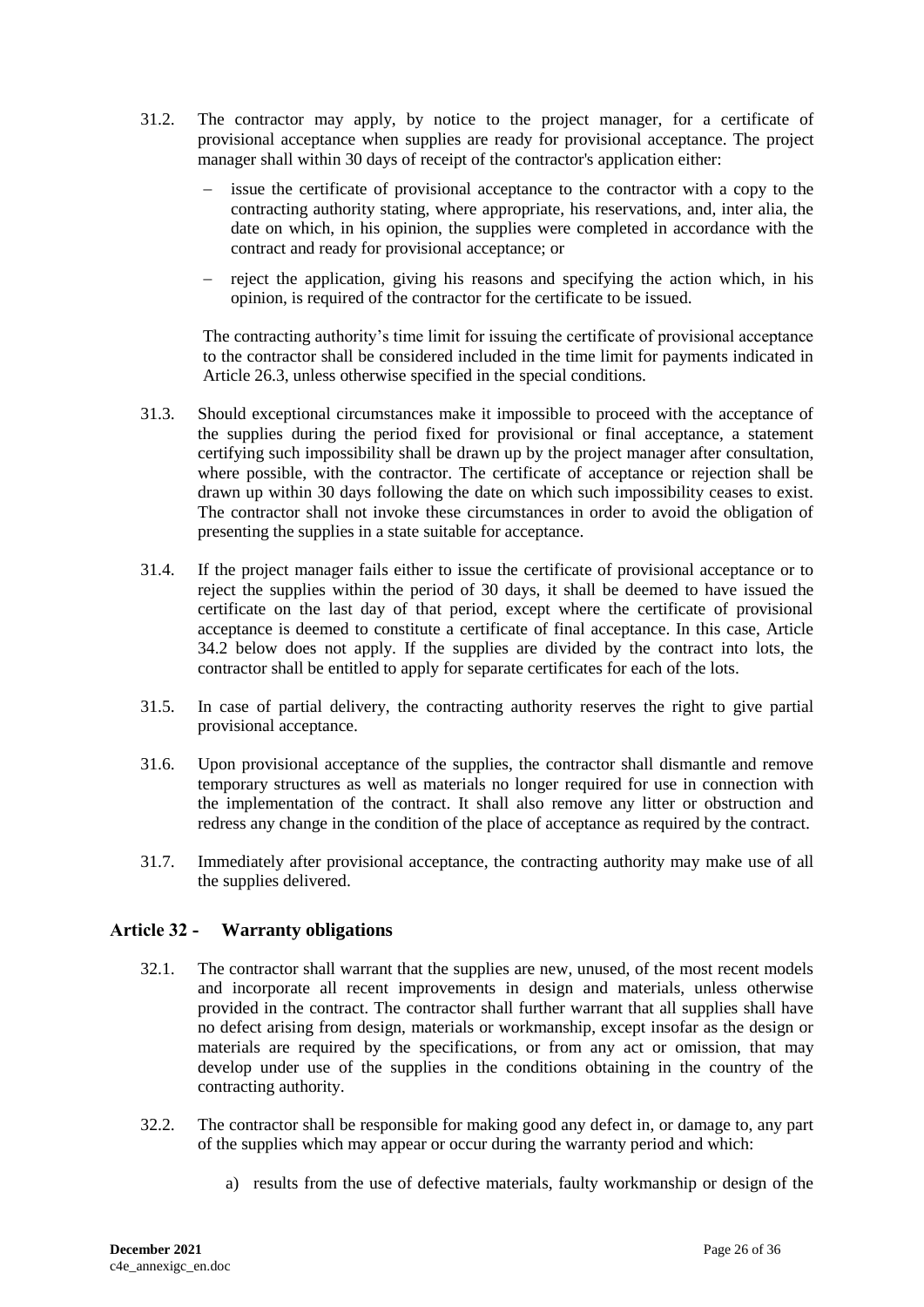contractor; and/or

- b) results from any act or omission of the contractor during the warranty period; and/or
- c) appears in the course of an inspection made by, or on behalf of, the contracting authority.
- 32.3. The contractor shall at its own cost make good the defect or damage as soon as practicable. The warranty period for all items replaced or repaired shall recommence from the date when the replacement or repair was made to the satisfaction of the project manager. If the contract provides for partial acceptance, the warranty period shall be extended only for the part of the supplies affected by the replacement or repair.
- 32.4. If any such defect appears or such damage occurs during the warranty period, the contracting authority or the project manager shall notify the contractor. If the contractor fails to remedy a defect or damage within the time limit stipulated in the notification, the contracting authority may:
	- a) remedy the defect or the damage itself, or employ someone else to carry out the tasks at the contractor's risk and cost, in which case the costs incurred by the contracting authority shall be deducted from monies due to or from guarantees held against the contractor or from both; or
	- b) terminate the contract.
- 32.5. In case of emergency, where the contractor cannot be reached immediately or, having been reached, is unable to take the measures required, the contracting authority or the project manager may have the tasks carried out at the expense of the contractor. The contracting authority or the project manager shall as soon as practicable inform the contractor of the action taken.
- 32.6. The warranty obligations shall be stipulated in the special conditions and technical specifications.
- 32.7. Save where otherwise provided in the special conditions, the duration of the warranty period shall be 365 days. The warranty period shall commence on the date of provisional acceptance and may recommence in accordance with Article 32.3.

## <span id="page-26-0"></span>**Article 33 - After-sales service**

- 33.1. An after-sales service, if required by the contract, shall be provided in accordance with the details stipulated in the special conditions. The contractor shall undertake to carry out or have carried out the maintenance and repair of supplies and to provide a rapid supply of spare parts. The special conditions may specify that the contractor must provide any or all of the following materials, notifications and documents pertaining to spare parts manufactured or distributed by the contractor:
	- a) such spare parts as the contracting authority may choose to purchase from the contractor, it being understood that this choice shall not release the contractor from any warranty obligations under the contract;
	- b) in the event of termination of production of the spare parts, advance notification to the contracting authority to allow it to procure the parts required and, following such termination, provision at no cost to the contracting authority of the blueprints, drawings and specifications of the spare parts, if and when requested.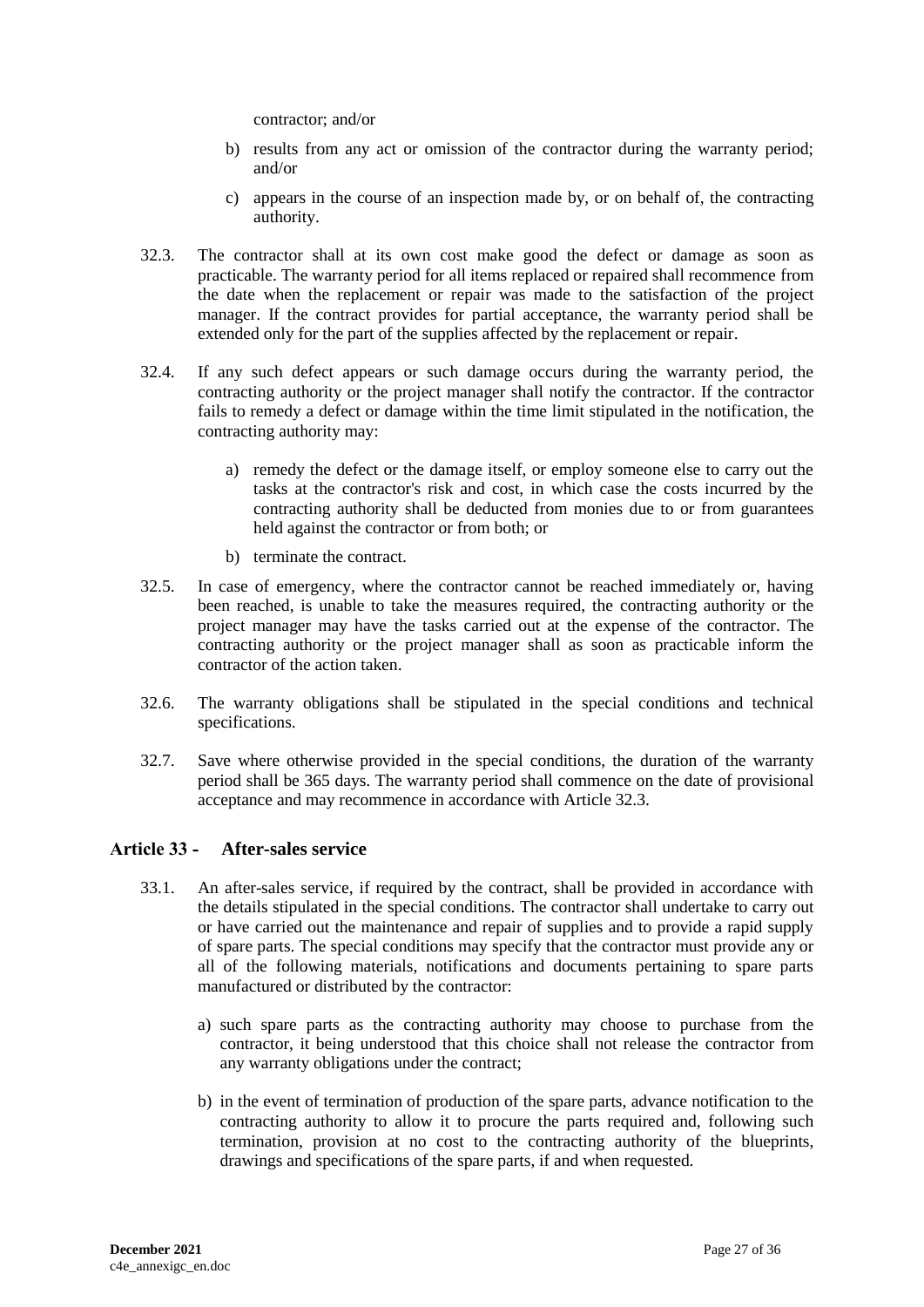### <span id="page-27-0"></span>**Article 34 - Final acceptance**

- 34.1. Upon expiry of the warranty period, or where there is more than one such period, upon expiry of the latest period, and when all defects or damage have been rectified, the project manager shall issue the contractor a final acceptance certificate and a copy thereof to the contracting authority, stating the date on which the contractor completed its obligations under the contract to the project manager's satisfaction. The final acceptance certificate shall be issued by the project manager within 30 days after the expiration of the warranty period or as soon as any repairs ordered under Article 32 have been completed to the satisfaction of the project manager.
- 34.2. The contract shall not be considered to have been performed in full until the final acceptance certificate has been signed or is deemed to have been signed by the project manager.
- 34.3. Notwithstanding the issue of the final acceptance certificate, the contractor and the contracting authority shall remain liable for the fulfilment of any obligation incurred under the contract prior to the issue of the final acceptance certificate which remains unperformed at the time that final acceptance certificate is issued. The nature and extent of any such obligation shall be determined by reference to the provisions of the contract.

## **BREACH OF CONTRACT AND TERMINATION**

### <span id="page-27-2"></span><span id="page-27-1"></span>**Article 35 - Breach of contract**

- 35.1. Either party commits a breach of contract where it fails to perform its obligations in accordance with the provisions of the contract.
- 35.2. Where a breach of contract occurs, the party injured by the breach is entitled to the following remedies:
	- a) damages; and/or
	- b) termination of the contract.
- 35.3. Damages may be either:
	- a) general damages; or
	- b) liquidated damages.
- 35.4. Should the contractor fail to perform any of its obligations in accordance with the provisions of the contract, the contracting authority is without prejudice to its right under Article 35.2, also entitled to the following remedies:
	- a) suspension of payments; and/or
	- b) reduction or recovery of payments in proportion to the failure's extent.
- 35.5. Where the contracting authority is entitled to damages, it may deduct such damages from any sums due to the contractor or call on the appropriate guarantee.
- 35.6. The contracting authority shall be entitled to compensation for any damage which comes to light after the contract is completed in accordance with the law governing the contract.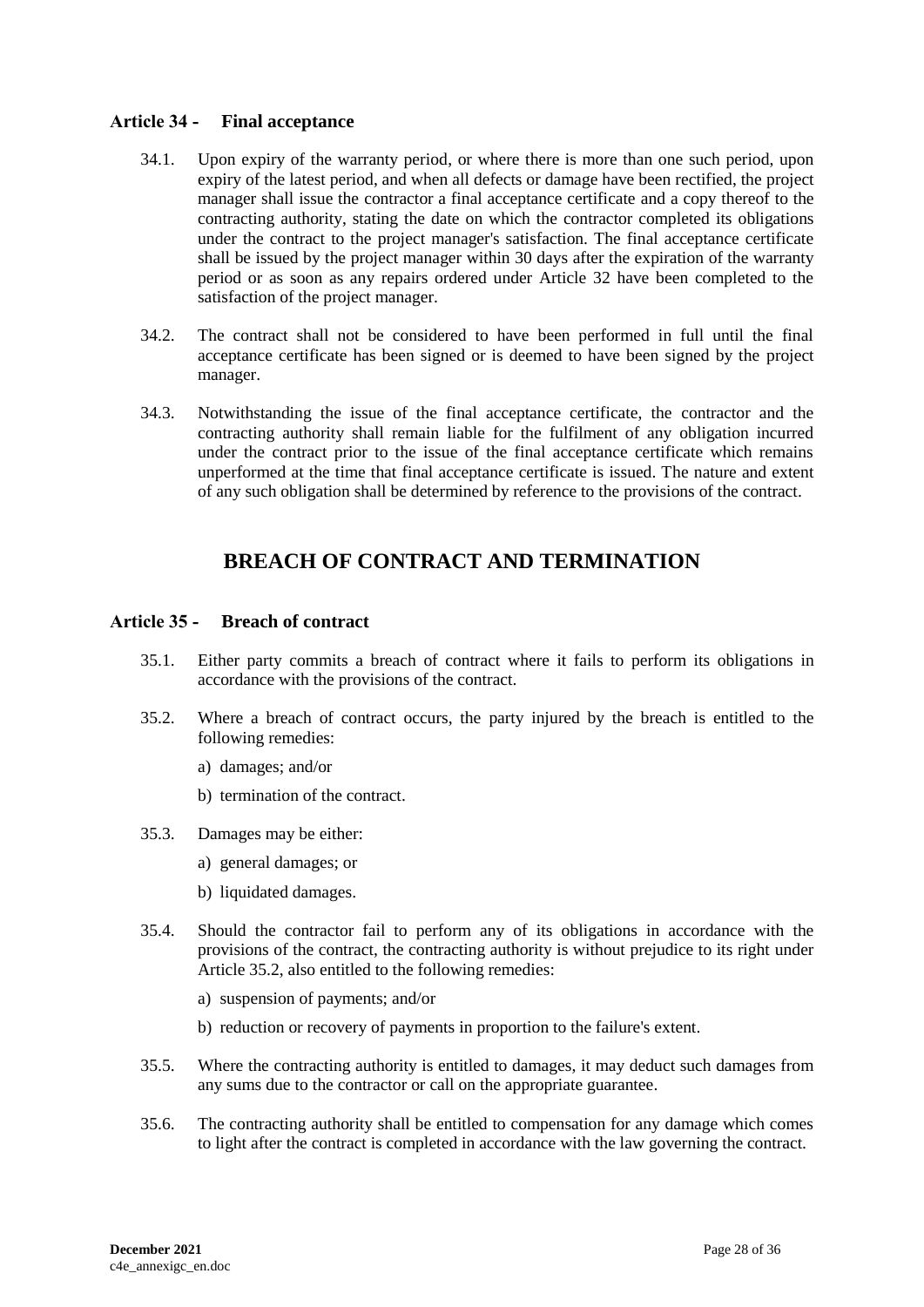#### <span id="page-28-0"></span>**Article 36 - Termination by the contracting authority**

- 36.1. The contracting authority may, at any time and with immediate effect, subject to Article 36.9, terminate the contract, except as provided for under Article 36.2.
- 36.2. Subject to any other provision of these general conditions, the contracting authority may, by giving seven day notice to the contractor, terminate the contract in any of the following cases where:
	- a) the contractor is in serious breach of contract for failure to perform its contractual obligations;
	- b) the contractor fails to comply within a reasonable time with the notice given by the project manager requiring it to make good the neglect or failure to perform its obligations under the contract which seriously affects the proper and timely implementation of the tasks;
	- c) the contractor refuses or neglects to carry out any administrative orders given by the project manager;
	- d) the contractor assigns the contract or subcontracts without the authorisation of the contracting authority;
	- e) the contractor is bankrupt, subject to insolvency or winding up procedures, is having its assets administered by a liquidator or by the courts, has entered into an arrangement with creditors, has suspended business activities, or is in any analogous situation arising from a similar procedure provided for under national law or regulations;
	- f) any organisational modification occurs involving a change in the legal personality, nature or control of the contractor, unless such modification is recorded in an addendum to the contract;
	- g) any other legal disability hindering performance of the contract occurs;
	- h) the contractor fails to provide the required guarantees or insurance, or the person providing the earlier guarantee or insurance is not able to abide by its commitments;
	- i) the contractor has been guilty of grave professional misconduct proven by any means which the contracting authority can justify;
	- j) it has been established by a final judgment or a final administrative decision or by proof in possession of the contracting authority that the contractor has been guilty of fraud, corruption, involvement in a criminal organisation, money laundering or terrorist financing, terrorist related offences, child labour or other forms of trafficking in human beings or circumventing fiscal, social or any other applicable legal obligations, including through the creation of an entity for this purpose;
	- k) the contractor, in the performance of another contract financed by the EU budget/EDF funds has been declared to be in serious breach of contract, which has led to its early termination or the application of liquidated damages or other contractual penalties or which has been discovered following checks, audits or investigations by the European Commission, the contracting authority, OLAF or the Court of Auditors;
	- l) after the award of the contract, the award procedure or the performance of the contract proves to have been subject to breach of obligations, irregularities or fraud;
	- m) the award procedure or the performance of another contract financed by the EU budget/EDF funds proves to have been subject to breach of obligations, irregularities or fraud which are likely to affect the performance of the present contract;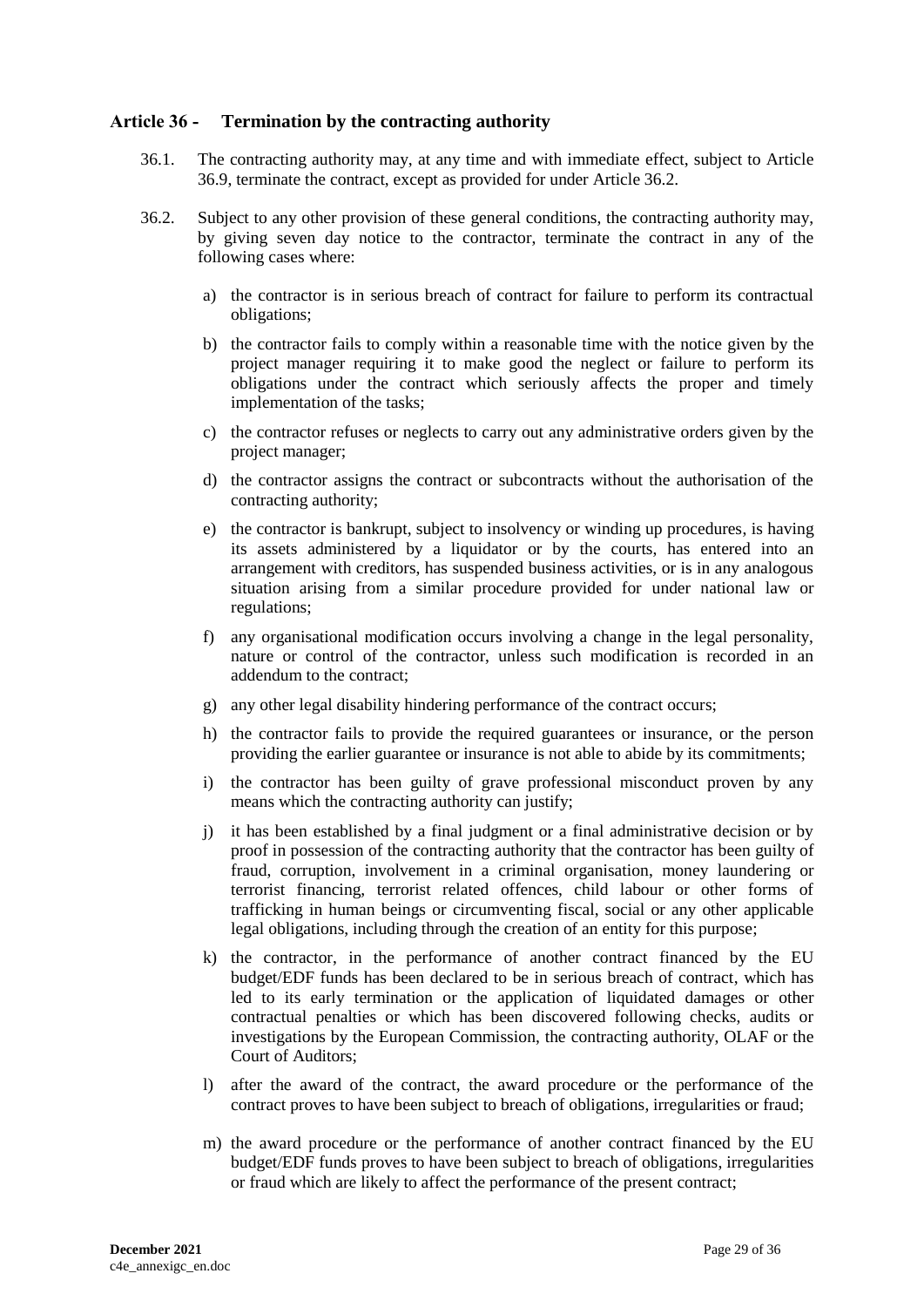- n) the contractor fails to perform its obligation in accordance with Article 9a and Article 9b;
- o) the contractor fails to comply with its obligation in accordance with Article 10;
- p) the contractor is in breach of the data protection obligations resulting from Article 44 of these general conditions.

The cases of termination under points (e), (i), (j), (l), (m) and (n) may refer also to persons who are members of the administrative, management or supervisory body of the contractor and/or to persons having powers of representation, decision or control with regard to the contractor.

The cases of termination under points (a), (e), (f), (g), (i), (j), (k), (l), (m) and (n) may refer also to persons jointly and severally liable for the performance of the contract.

The cases under points (e), (i), (j), (k), (l), (m), (n) and (p) may refer also to subcontractors.

- 36.3. Termination shall be without prejudice to any other rights or powers under the contract of the contracting authority and the contractor. The contracting authority may, thereafter, conclude any other contract with a third party, at the contractor's own expense. The contractor's liability for delay in completion shall immediately cease when the contracting authority terminates the contract without prejudice to any liability thereunder that may already have arisen.
- 36.4. Upon termination of the contract or when it has received notice thereof, the contractor shall take immediate steps to bring the implementation of the tasks to a close in a prompt and orderly manner and to reduce expenditure to a minimum.
- 36.5. The project manager shall, as soon as possible after termination, certify the value of the supplies and all sums due to the contractor as at the date of termination.
- 36.6. In the event of termination, the project manager shall, as soon as possible and in the presence of the contractor or his representatives or having duly summoned them, draw up a report on the supplies delivered and the incidental siting or installation performed and take an inventory of the materials supplied and unused. A statement shall also be drawn up of monies due to the contractor and of monies owed by the contractor to the contracting authority as at the date of termination of the contract.
- 36.7. The contracting authority shall not be obliged to make any further payments to the contractor until the supplies are completed. After the supplies are completed, the contracting authority shall recover from the contractor the extra costs, if any, of providing the supplies, or shall pay any balance still due to the contractor.
- 36.8. If the contracting authority terminates the contract pursuant to Article 36.2, it shall, in addition to the extra costs for completion of the contract and without prejudice to its other remedies under the contract, be entitled to recover from the contractor any loss it has suffered up to the value of the supply unless otherwise provided for in the special conditions.
- 36.9. Where the termination is not due to an act or omission of the contractor, force majeure or other circumstances beyond the control of the contracting authority, the contractor shall be entitled to claim in addition to sums owed to it for work already performed, an indemnity for loss suffered.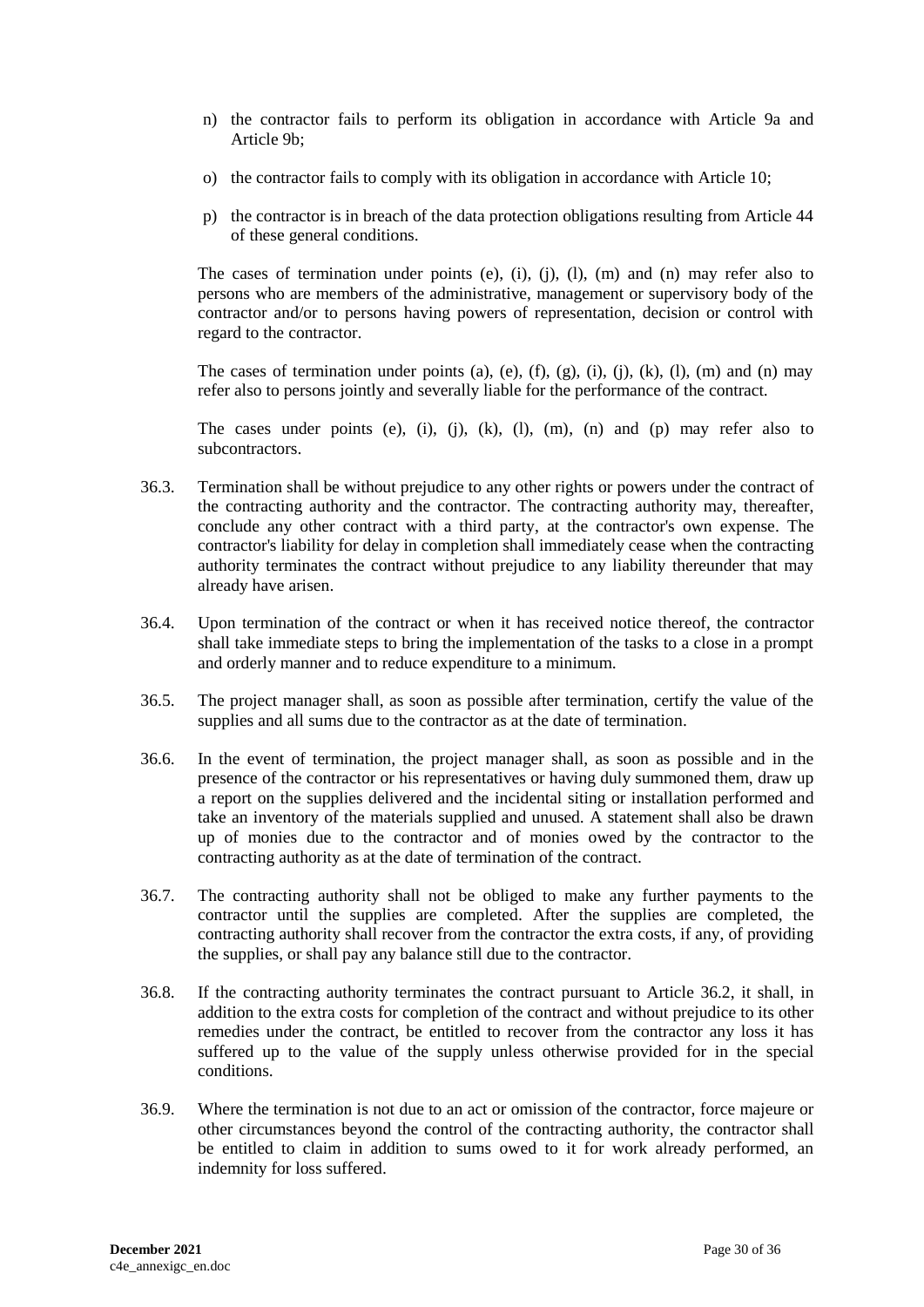36.10. This contract shall be automatically terminated if it has not given rise to any payment in the two years following its signing by both parties.

#### <span id="page-30-0"></span>**Article 37 - Termination by the contractor**

- 37.1. The contractor may, by giving 14 days' notice to the contracting authority, terminate the contract if the contracting authority:
	- fails to pay the contractor the amounts due under any certificate issued by the project manager after the expiry of the time limit stated in Article 28.3; or
	- consistently fails to meet its obligations after repeated reminders; or
	- suspends the delivery of the supplies, or any part thereof, for more than 180 days, for reasons not specified in the contract or not attributable to the contractor's breach or default.
- 37.2. Such termination shall be without prejudice to any other rights of the contracting authority or the contractor acquired under the contract.
- 37.3. In the event of such termination, the contracting authority shall pay the contractor for any loss or damage the contractor may have suffered.

#### <span id="page-30-1"></span>**Article 38 - Force majeure**

- 38.1. Neither party shall be considered to be in default or in breach of its obligations under the contract if the performance of such obligations is prevented by any circumstances of *force majeure* which arises after the date of notification of award or the date when the contract becomes effective
- 38.2. The term *force majeure*, as used herein covers any unforeseeable events, not within the control of either party and which by the exercise of due diligence neither party is able to overcome such as acts of God, strikes, lock-outs or other industrial disturbances, acts of the public enemy, wars whether declared or not, blockades, insurrection, riots, epidemics, landslides, earthquakes, storms, lightning, floods, washouts, civil disturbances, explosions. A decision of the European Union to suspend the cooperation with the partner country is considered to be a case of force majeure when it implies suspension of funding this contract.
- 38.3. Notwithstanding the provisions of Articles 21 and 36, the contractor shall not be liable to forfeiture of its performance guarantee, liquidated damages or termination for default if, and to the extent that, its delay in performance or other failure to perform its obligations under the contract is the result of an event of *force majeure*. The contracting authority shall similarly not be liable, notwithstanding the provisions of Articles 28 and 37, for the payment of interest on delayed payments, for non-performance or for termination by the contractor for default if, and to the extent that, the contracting authority's delay or other failure to perform its obligations is the result of *force majeure*.
- 38.4. If either party considers that any circumstances of *force majeure* have occurred which may affect performance of its obligations, it shall promptly notify the other party and the project manager, giving details of the nature, the probable duration and the likely effect of the circumstances. Unless otherwise directed by the project manager in writing, the contractor shall continue to perform its obligations under the contract as far as is reasonably practicable, and shall seek all reasonable alternative means for performance of its obligations which are not prevented by the *force majeure* event. The contractor shall not put into effect alternative means unless directed so to do by the project manager.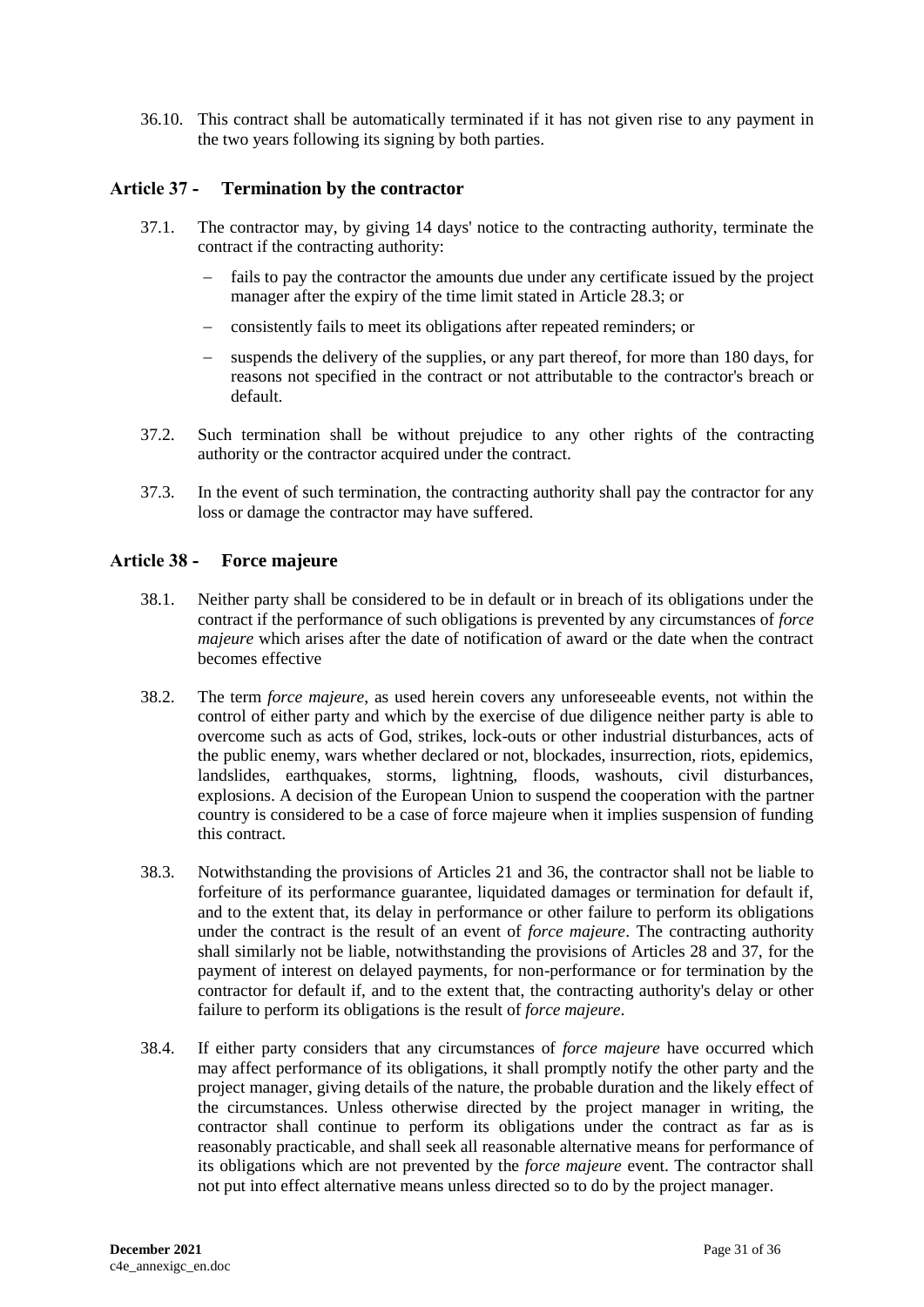- 38.5. If the contractor incurs additional costs in complying with the project manager's directions or using alternative means under Article 38.4, the amount thereof shall be certified by the project manager.
- 38.6. If circumstances of *force majeure* have occurred and continue for a period of 180 days then, notwithstanding any extension of time for completion of the contract that the contractor may by reason thereof have been granted, either party shall be entitled to serve upon the other with 30 days' notice to terminate the contract. If, at the expiry of the period of 30 days, the situation of *force majeure* persists, the contract shall be terminated and, in consequence thereof under the law governing the contract, the parties shall be released from further performance of the contract.

#### <span id="page-31-0"></span>**Article 39 - Decease**

- 39.1. Where the contractor is a natural person, the contract shall be automatically terminated if that person dies. However, the contracting authority shall examine any proposal made by the heirs or beneficiaries if they have notified their wish to continue the contract.
- 39.2. Where the contractor consists of a number of natural persons and one or more of them die, a report shall be agreed between the parties on the progress of the contract, and the contracting authority shall decide whether to terminate or continue the contract in accordance with the undertaking given by the survivors and by the heirs or beneficiaries, as the case may be.
- 39.3. In the cases provided for in Articles 39.1 and 39.2, persons offering to continue to perform the contract shall notify the contracting authority thereof within 15 days of the date of decease. The decision of the contracting authority shall be notified to those concerned within 30 days of receipt of such proposal.
- 39.4. Such persons shall be jointly and severally liable for the proper performance of the contract to the same extent as the deceased contractor. Continuation of the contract shall be subject to the rules relating to establishment of any guarantee provided for in the contract.

## <span id="page-31-1"></span>**SETTLEMENT OF DISPUTES AND APPLICABLE LAW**

### <span id="page-31-2"></span>**Article 40 - Settlement of disputes**

- 40.1. The parties shall make every effort to settle amicably any dispute relating to the contract which may arise between them.
- 40.2. Once a dispute has arisen, a party shall notify the other party of the dispute, stating its position on the dispute and any solution which it envisages, and requesting an amicable settlement. The other party shall respond to this request for amicable settlement within 30 days, stating its position on the dispute. Unless the parties agree otherwise, the maximum time period laid down for reaching an amicable settlement shall be 120 days from the date of the notification requesting such a procedure. Should a party not agree to the other party's request for amicable settlement, should a party not respond in time to that request or should no amicable settlement be reached within the maximum time period, the amicable settlement procedure is considered to have failed.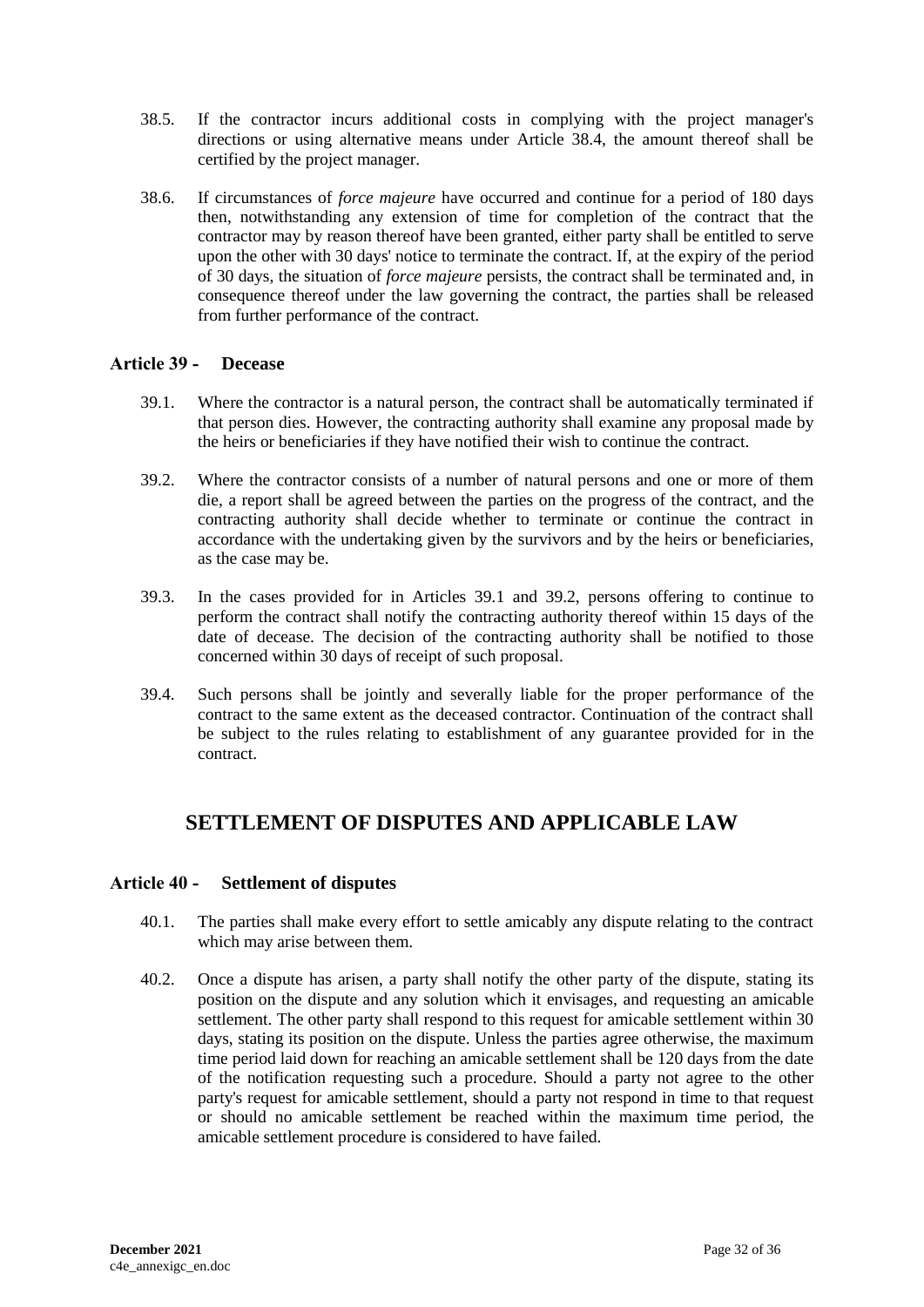- 40.3. In the absence of an amicable settlement, a party may notify the other party requesting a settlement through conciliation by a third person. If the European Commission is not a party to the contract, it may accept to intervene as conciliator. The other party shall respond to the request for conciliation within 30 days. Unless the parties agree otherwise, the maximum time period laid down for reaching a settlement through conciliation shall be 120 days from the notification requesting such a procedure. Should a party not agree to the other party's request for conciliation, should a party not respond in time to that request or should no settlement be reached within the maximum time period, the conciliation procedure is considered to have failed.
- 40.4. If the amicable settlement procedure and, if so requested, the conciliation procedure fails, each party may refer the dispute to either the decision of a national jurisdiction or arbitration, as specified in the special conditions.

## <span id="page-32-0"></span>**Article 41 - Applicable law**

<span id="page-32-1"></span>41.1. This contract shall be governed by the law of the country of the contracting authority or, where the contracting authority is the European Commission, by the applicable European Union law complemented where necessary by the law of Belgium.

## **FINAL PROVISIONS**

#### <span id="page-32-2"></span>**Article 42 - Administrative sanctions**

- 42.1. Without prejudice to the application of other remedies laid down in the contract, a sanction of exclusion from all contracts and grants financed by the EU, may be imposed, after an adversarial procedure in line with the applicable Financial Regulation,, upon the contractor who, in particular,
	- a) is guilty of grave professional misconduct, has committed irregularities or has shown significant deficiencies in complying with the main obligations in the performance of the contract or has been circumventing fiscal, social or any other applicable obligations, including through the creation of an entity for this purpose. The duration of the exclusion shall not exceed the duration set by final judgement or final administrative decision or, in the absence thereof, three years;
	- b) is guilty of fraud, corruption, participation in a criminal organisation, money laundering, terrorist-related offences, child labour or trafficking in human beings. The duration of the exclusion shall not exceed the duration set by final judgement or final administrative decision or, in the absence thereof, five years;
- 42.2. In the situations mentioned in Article 42.1, in addition or in alternative to the sanction of exclusion, the contractor may also be subject to financial penalties up to 10% of the total contract price.
- 42.3. Where the contracting authority is entitled to impose financial penalties, it may deduct such financial penalties from any sums due to the contractor or call on the appropriate guarantee.
- 42.4. The decision to impose administrative sanctions may be published on a dedicated internet-site, explicitly naming the contractor.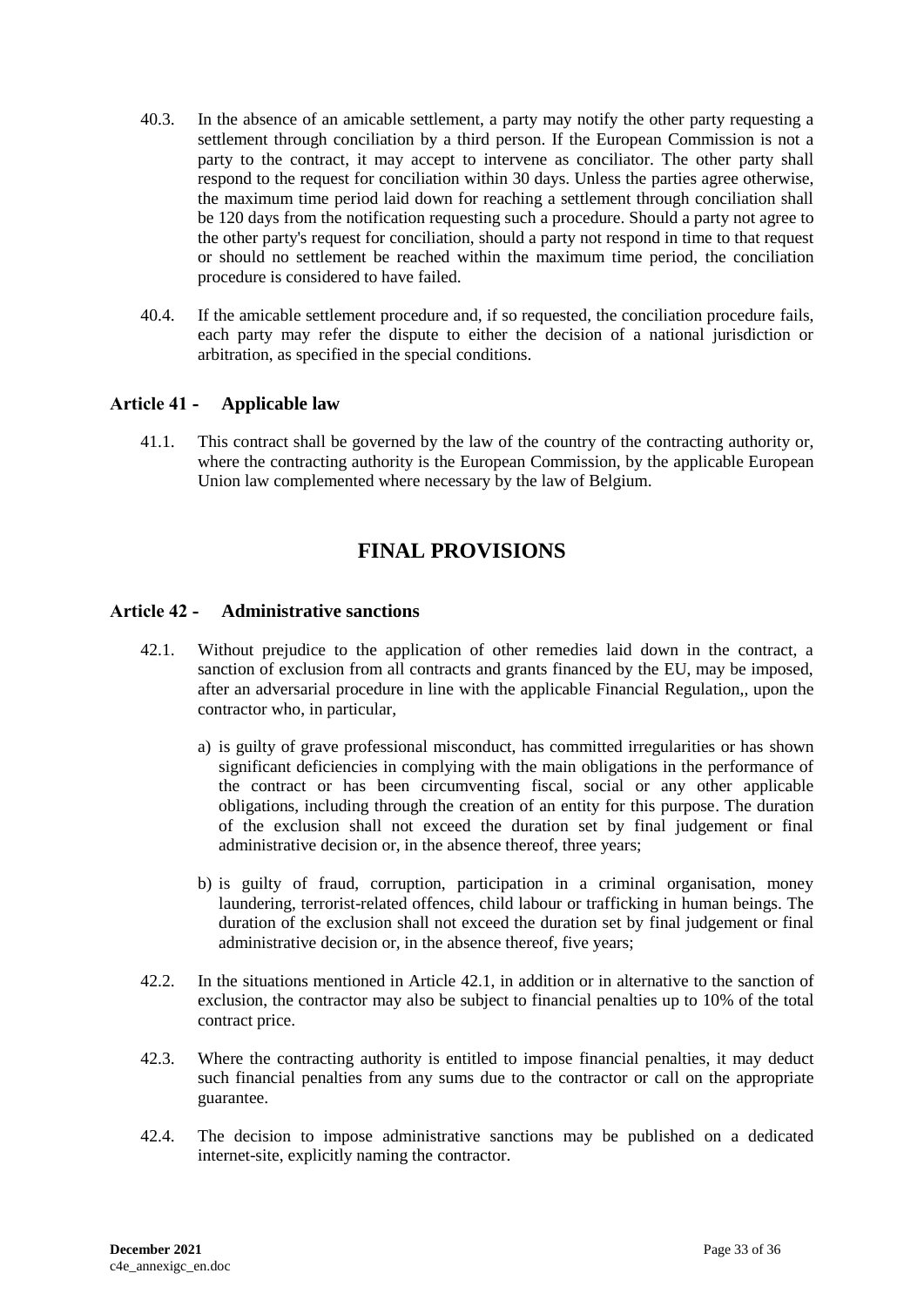## <span id="page-33-0"></span>**Article 43 - Verifications, checks and audits by European Union bodies**

- 43.1. The contractor shall allow the European Commission, the European Anti-Fraud Office, the European Public Prosecutor's Office and the European Court of Auditors to verify, by examining the documents and to make copies thereof or by means of on-the-spot checks, including checks of documents (original or copies), the implementation of the contract. In order to carry out these verifications and audits, the EU bodies mentioned above shall be allowed to conduct a full audit, if necessary, on the basis of supporting documents for the accounts, accounting documents and any other document relevant to the financing of the project. The contractor shall ensure that on-the-spot accesses is available at all reasonable times, notably at the contractor's offices, to its computer data, to its accounting data and to all the information needed to carry out the audits, including information on individual salaries of persons involved in the project. The contractor shall ensure that the information is readily available at the moment of the audit and, if so requested, that data be handed over in an appropriate form. These inspections may take place up to 7 years after the final payment.
- 43.2. Furthermore, the contractor shall allow the European Anti-Fraud Office to carry out checks and verification on the spot in accordance with the procedures set out in the European Union legislation for the protection of the financial interests of the European Union against fraud and other irregularities.
- 43.3. To this end, the contractor undertakes to give appropriate access to staff or agents of the European Commission, of the European Anti-Fraud Office, of the European Public Prosecutor's Office and of the European Court of Auditors to the sites and locations at which the contract is carried out, including its information systems, as well as all documents and databases concerning the technical and financial management of the project and to take all steps to facilitate their work. Access given to agents of the European Commission, European Anti-Fraud Office, the European Public Prosecutor's Office and the European Court of Auditors shall be on the basis of confidentiality with respect to third parties, without prejudice to the obligations of public law to which they are subject. Documents must be easily accessible and filed so as to facilitate their examination and the contractor must inform the contracting authority of their precise location.
- 43.4. The contractor guarantees that the rights of the European Commission, of the European Anti-Fraud Office, of the European Public Prosecutor's Office and of the European Court of Auditors to carry out audits, checks and verification will be equally applicable, under the same conditions and according to the same rules as those set out in this Article, to any subcontractor or any other party benefiting from EU budget/EDF funds.
- 43.5. Failure to comply with the obligations set forth in Article 43.1 to 43.4 constitutes a case of serious breach of contract.

### <span id="page-33-1"></span>**Article 44 - Data protection**

#### **44.1. Processing of personal data by the contracting authority**

Any personal data included in or relating to the contract, including its implementation, shall be processed in accordance with Regulation (EU) 2018/1725. Such data shall be processed solely for the purposes of the implementation, management and monitoring of the contract by the data controller.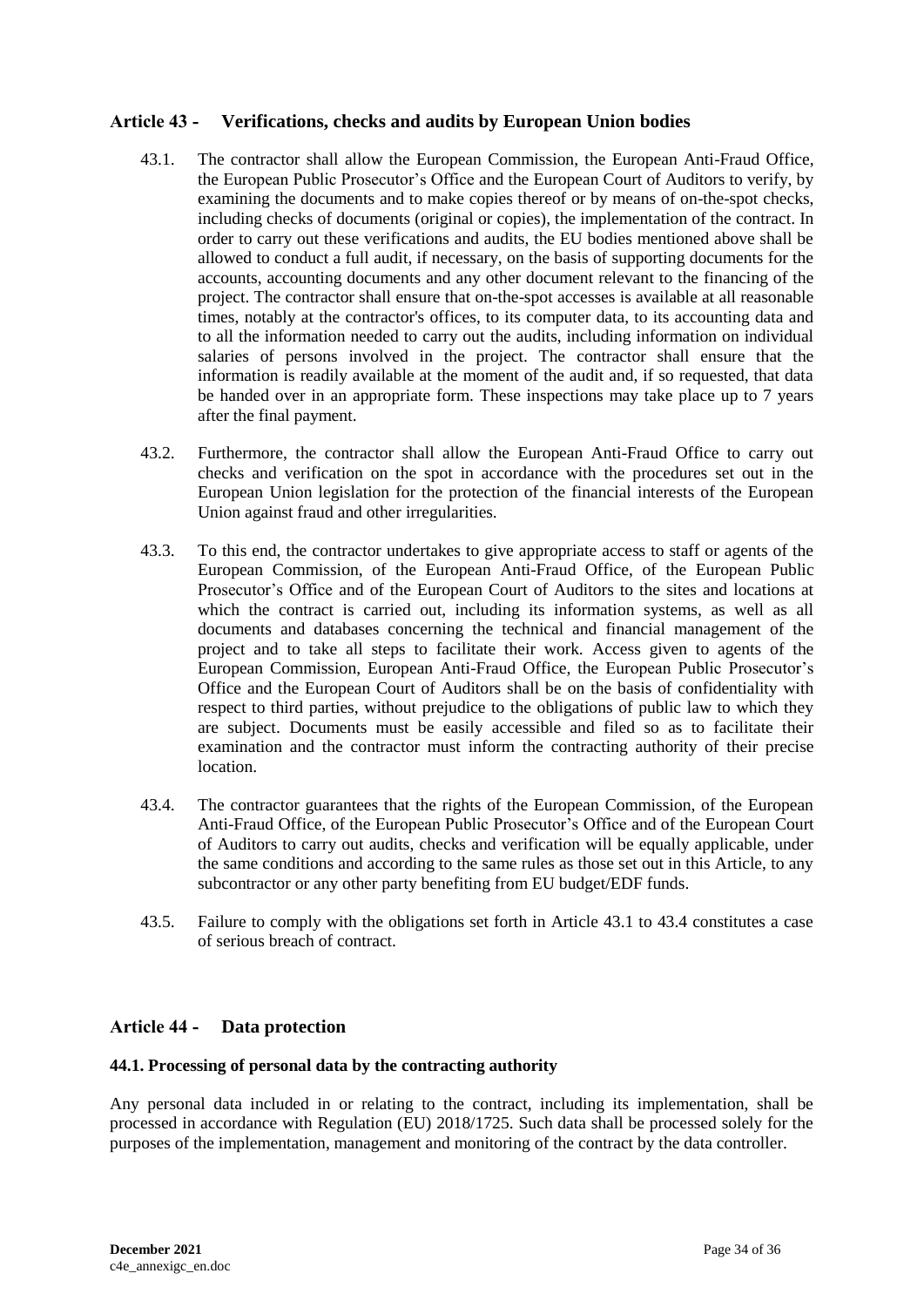The contractor or any other person whose personal data is processed by the data controller in relation to this contract has specific rights as a data subject under Chapter III (Articles 14-25) of Regulation (EU) 2018/1725, in particular the right to access, rectify or erase their personal data and the right to restrict the processing of their personal data or, where applicable, the right to object to processing or the right to data portability.

Should the contractor or any other person whose personal data is processed in relation to this contract have any queries concerning the processing of its personal data, it shall address itself to the data controller. They may also address themselves to the Data Protection Officer of the data controller. They have the right to lodge a complaint at any time to the European Data Protection Supervisor.

Details concerning the processing of personal data are available in the data protection notice referred to in the special conditions.

#### **44.2. Processing of personal data by the contractor**

The processing of personal data by the contractor shall meet the requirements of the general conditions and be processed solely for the purposes set out by the controller.

The contractor shall assist the controller for the fulfilment of the controller's obligation to respond to requests for exercising rights of person whose personal data is processed in relation to this contract as laid down in Chapter III (Articles 14-25) of Regulation (EU) 2018/1725. The contractor shall inform without delay the controller about such requests.

The contractor may act only on documented written instructions and under the supervision of the controller, in particular with regard to the purposes of the processing, the categories of data that may be processed, the recipients of the data and the means by which the data subject may exercise its rights.

The contractor shall grant personnel access to the data to the extent strictly necessary for the implementation, management and monitoring of the contract. The contractor must ensure that personnel authorised to process personal data has committed itself to confidentiality or is under appropriate statutory obligation of confidentiality in accordance with the provisions of Article 9.7 of these general conditions.

The contractor shall adopt appropriate technical and organisational security measures, giving due regard to the risks inherent in the processing and to the nature, scope, context and purposes of processing, in order to ensure, in particular, as appropriate:

- (a) the pseudonymisation and encryption of personal data;
- (b) the ability to ensure the ongoing confidentiality, integrity, availability and resilience of processing systems and services;
- (c) the ability to restore the availability and access to personal data in a timely manner in the event of a physical or technical incident;
- (d) a process for regularly testing, assessing and evaluating the effectiveness of technical and organisational measures for ensuring the security of the processing;
- (e) measures to protect personal data from accidental or unlawful destruction, loss, alteration, unauthorised disclosure of or access to personal data transmitted, stored or otherwise processed.